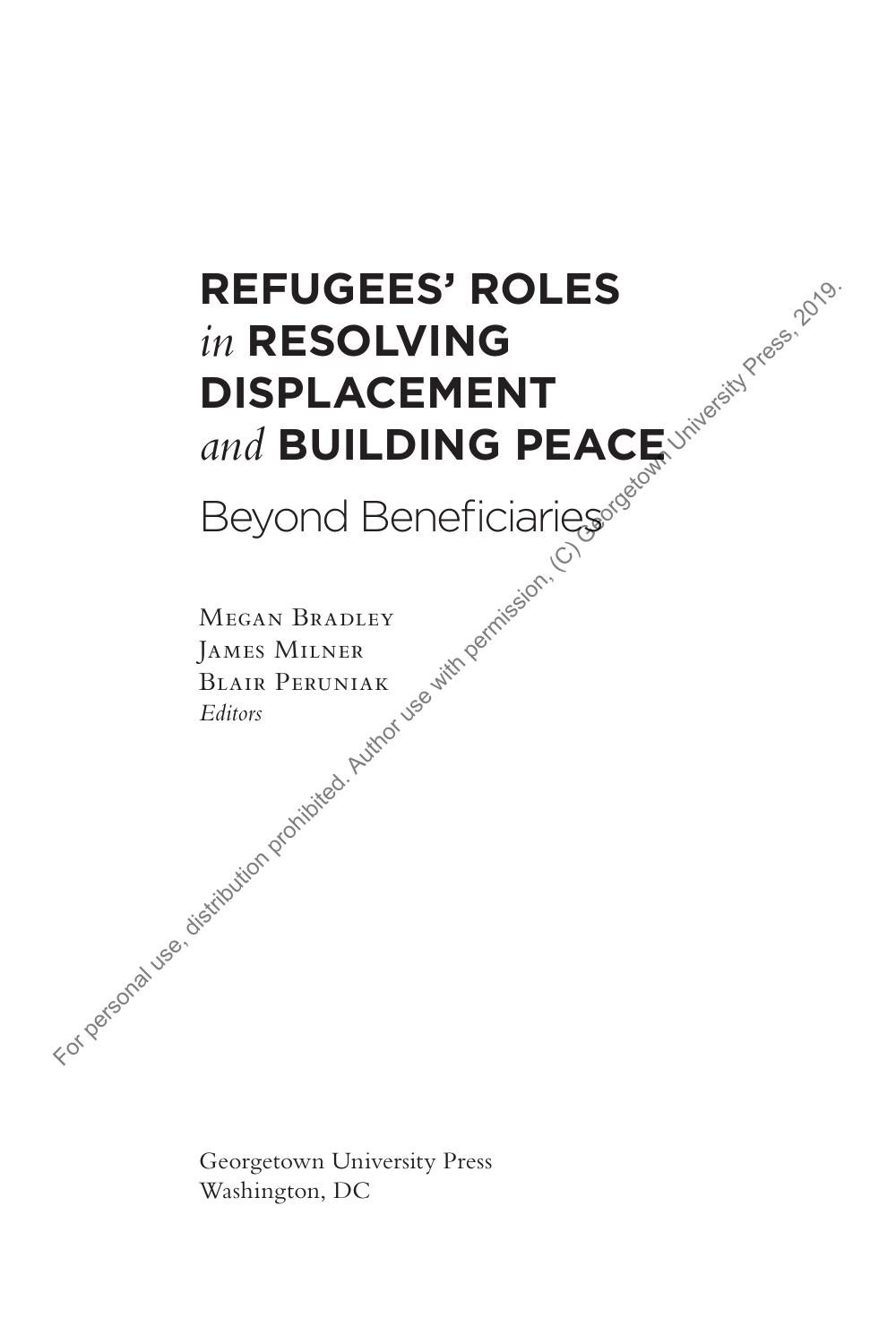© 2019 Georgetown University Press. All rights reserved. No part of this book may be reproduced or utilized in any form or by any means, electronic or mechanical, including photocopying and recording, or by any informations storage and retrieval system, without permission in writing from the publisher. C 2019 Georgetown University Press, All rights reserved. No part of this<br>
book my be reproduced or utilized in any form or by any means, electronic<br>
or mechanical, including photocopying and recording, or by any informati

The publisher is not responsible for third-party websites or their content.<br>URL links were active at time of publication.<br>Library of Congress Cataloging-in-P.1.1. URL links were active at time of publication.

Library of Congress Cataloging-in-Publication Data

Names: Bradley, Megan, 1980- editor. | Milner, Jan@YJames H. S.), editor. | Peruniak, Blair, editor.

Title: Refugees' Roles in Resolving Displacement and Building Peace : Beyond Beneficiaries / Megan Bradley, Lines Milner, and Blair Peruniak, editors.

Description: Washington, DC : Georgetown University Press, 2019. | Includes bibliographical references and index.

- Identifiers: LCCN 2018038734 (print) | LCCN 2018045298 (ebook) | ISBN 9781626166769 (ebook) | ISBN 9781626166745 | ISBN 9781626166745 (hardcover : alk. paper) | ISBN 9781626166752  $(pbk.:alk. paper) \bigtriangleup$  $BNN$  9781626166769 (ebook)
- Subjects: LCSH: Refugees—Political activity. | Emigration and immigration<sup>\*</sup>Political aspects. | Peace-building.

Classification: LCC JV6346 (ebook) | LCC JV6346 .R447 2019 (print) | DDC 362.87—dc23

LC record available at https://lccn.loc.gov/2018038734

This book is printed on acid-free paper meeting the requirements of the American National Standard for Permanence in Paper for Printed Library Materials.

20 19 9 8 7 6 5 4 3 2 First printing

Printed in the United States of America. Cover design by Will Brown.

Cover image courtesy of flickr: A street scene in Altos de Cazucá in Soacha, the area where the 'Círculos de aprendizaje' (Learning circles) functions with the aid of UNHCR Colombia./ UNHCR / P. Smith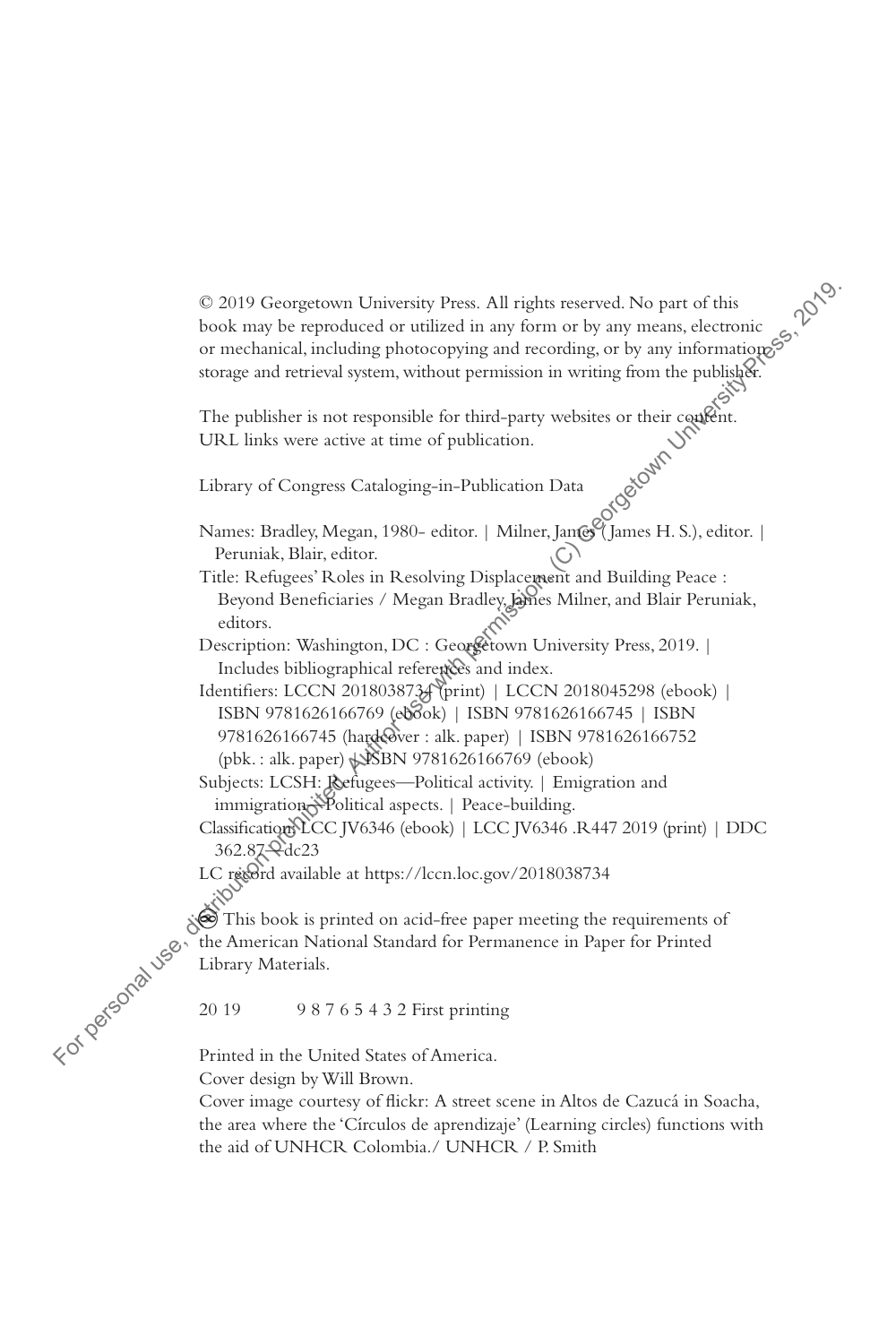## 13

## **From Roots to Rhizomes**

Mapping Rhizomatic Strategies in the Sahrawi and Palestinian Protracted Refugee Situations

Elena Fiddian-Qasmiyeh

The international community's three mandate will avail solutions (local integration, resettlement, and repatriation) have proven inadequate to address the protection needs and rights of people living in protracted displacement situations, and alternative modes of analyzing and responding to these situations are constantly being explored and tested. These include models of South-South humanitarianism developed by state and nonstate actors from the Global South who are positioned on the margins of the hegemonic international humanitariand regime and by refugees through refugee-refugee humanitarianism (Fiddian-Qasmiyeh 2015a; 2016b).<sup>1</sup> **From Roots to Rhizomes**<br>
Mapping Rhizomatic Strategies in the Sahrgawi<br>
and Palestinian Protracted Refugee Situations<br>
Elena Fiddian-Qasmiyeh<br>  $\begin{pmatrix} \cos^{\theta} & \sin^{\theta} & \cos^{\theta} \\ \cos^{\theta} & \sin^{\theta} & \cos^{\theta} \end{pmatrix}$ <br>
The international co

Many critics of the mainstream durable solutions framework take issue with its underlying sedentarist assumptions, including the widespread view that being "fixed" to a particular soil or territory is both "natural" and desirable and, thus, that "rerooting" displaced individuals, families, and communities is necessary to provide an anchor to end refugees' liminality and insecurity and to reconstitute the "national order of things" (Malkki 1995b). A concomitant process pathologizes displaced people by equating "uprootedness" with losing one's bearing or moral compass and with being on the threshold of death, whether social, physical, political, or existential (Malkki 1995a, 33). Liisa Malkki develops this line of argumentation through a critical analysis of arborescent and arbolic metaphors inspired by Gilles Deleuze and Félix Guattari (2013), among others. In arguing for new ways of mapping out the relationship between refugees and different spaces (and places) and in line with the broader poststructuralist and postcolonial framework guiding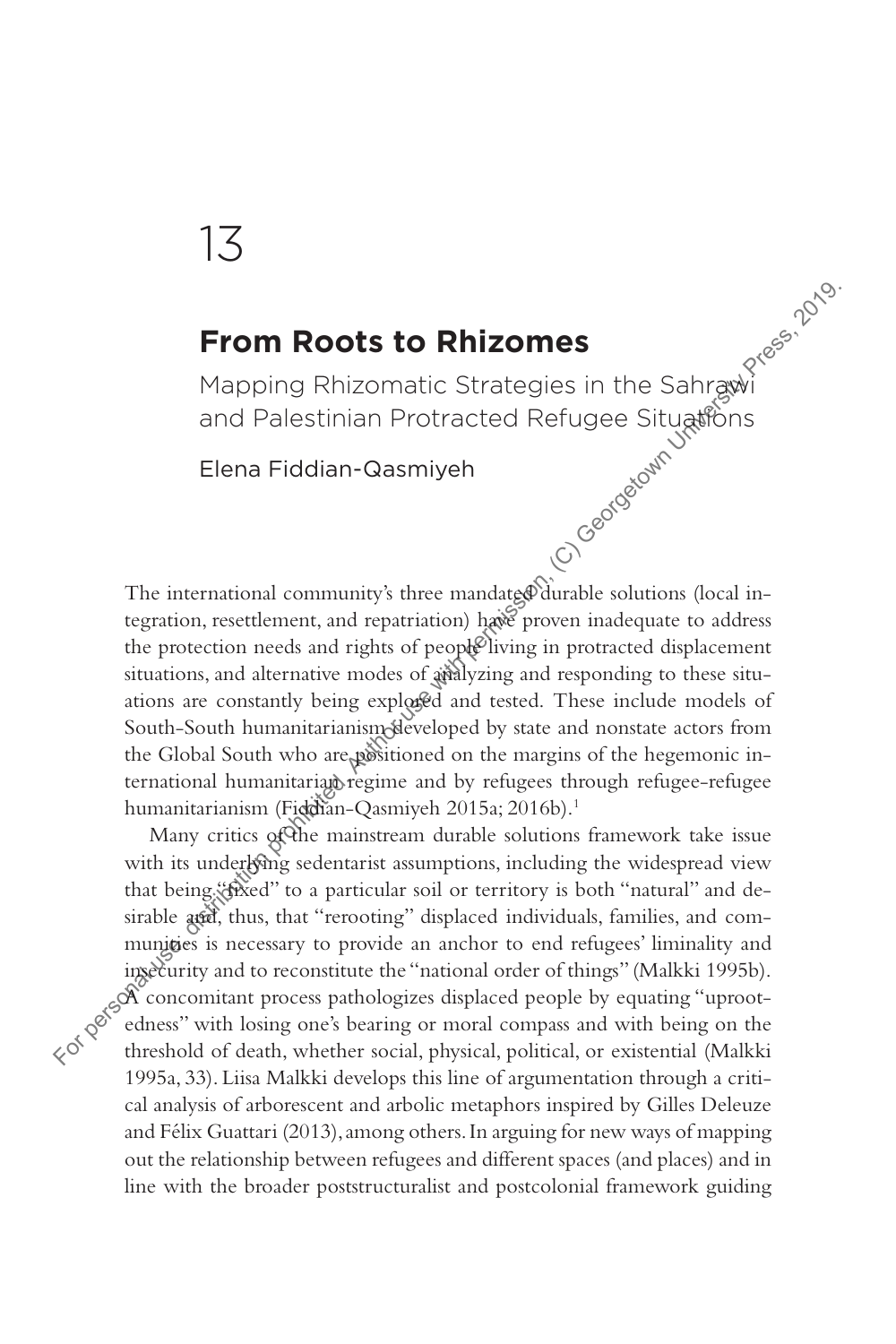her analysis, Malkki shows how we can go beyond naturalized assumptions that have come to be "taken for granted."

In this chapter I explore Malkki's critique in more detail and extend her approach to displacement using Deleuze and Guattari's (2013, 1–27) concept of the rhizome. Unlike the vertical model of the root providing an anchor and succor to a plant, a rhizome is a network of subterranean lines that extend horizontally, sporadically erupting to the surface to create new shoots while the lines continue both to expand and interconnect. This chapter asks whether developing a rhizomatic analysis (a "rhizoanalysis") can prove fruites ful when attempting to map out alternatives—or even challenges—to the three "rooted" and "rerooting" durable solutions.

The chapter's main aim is to examine what a rhizoanalysis of protracted displacement might entail (or produce), highlighting the extent to which "thinking through" rhizomes challenges us to develop alternative conceptualizations of "solutions" to refugees' problems.<sup>2</sup> While "solutions" are often viewed as providing an endpoint for refugees' liminality, a rhizome, by definition, has "no beginning or end; it is always in the middle" (Deleuze and Guattari 2013, 26). Rhizoanalysis thus prompts us to trace and to analyze the ways in which refugees negotiate the process of always being "in the middle" of displacement.

The chapter is divided into two main parts. Part one explores the application of rhizoanalysis to protracted displacement settings. Part two examines whether rhizomatic strategies can provide refugees with a means to navigate protracted displacement on a combination of individual, family, and collective levels. It does so through the case studies of two long-standing displacement situations in which the traditional durable solutions are out of reach for a clear majority of refugees. In particular, I examine Sahrawi and Palestinian refugees' experiences of leaving their refugee home-camps in southwest Algeria and Debanon to complete their primary-, secondary-, and tertiarylevel studies in Cuba and Libya and of subsequently leaving Cuba and Libya (under different circumstances) to live and work in their home-camps upon graduation. The discussions and analysis presented below are informed by my multi-sited ethnographic research since 2005 with and about Sahrawi refugees in Cuba and in the desert-based Sahrawi refugee camps in Algeria, tend horizontally, spondically erupting to the surface to create new shoots<br>whether developing a rhizonnatic analysis (a "rhizonalysis") can prove fruite<br><sup>26</sup><br>whether developing a rhizonnatic canaxies (a "rhizonalysis") ca currently based in seven urban refugee camps across Lebanon.<sup>3</sup>

The South-South educational migration programs underpinning both of these case studies are particularly informative. Although the Cuban and Libyan initiatives implemented from the 1970s to the early-2010s officially aimed to maximize refugees' "self-sufficiency" in protracted displacement contexts, they ultimately perpetuated different forms of dependence on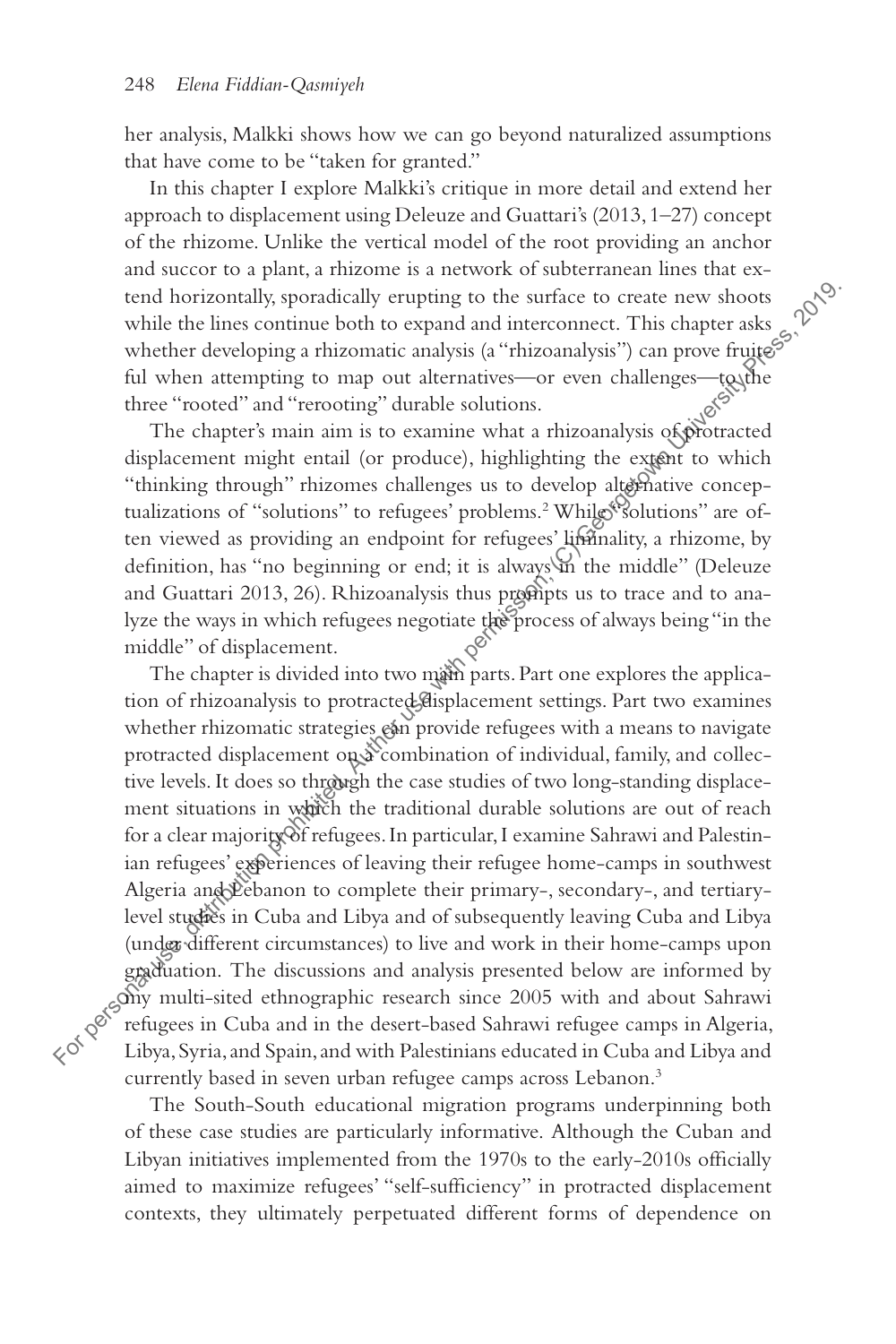externally provided aid and provided few guarantees against the possibility of refugees' imminent rejection and expulsion. In such cases, where refugees are always already at risk of renewed displacement, models of providing "solutions" clearly require reconceptualization beyond the scope of traditional frameworks. With this in mind, the chapter examines the extent to which educational (and postgraduation) migration could be seen as tracing lines for refugees to develop rhizomatic strategies that transcend the modes of action (and boundaries) established by international agencies such as United Nations High Commissioner for Refugees (UNHCR) and UN Relief and S Works Agency for Palestine Refugees in the Near East (UNRWA). Inter alia, it considers whether educational migration enables individuals and families to achieve legal or socioeconomic self-sufficiency (i.e., providing key opportunities for growth for the refugee self at the micro or meso levels) if not political self-determination through modes of refugee-refugee solidarity that help refugees navigate new and overlapping processes of displacement in shared spaces of dispossession (Fiddian-Qasmiyeh 2015a; cf. Landau, chapter 8, this volume).

Through this focus on rhizomes, the chapter simultaneously echoes and critiques discussions pertaining to "mobility" as a fourth durable solution (Long 2014), highlighting the relevance of mobile, translocal, and transnational frameworks for increasing refugee self-sufficiency on different scales, and stressing the challenges and dangers that arise through participation in migration processes. Crucially, the processes and routes taken to seek protection and self-sufficiency often expose refugees to new or renewed forms of violence or dispossession. This suggests the need to reconceptualize "solutions" as intermediate multidirectional, and fluctuating processes that enable refugees to negotiate and manage constantly evolving disequilibrium rather than as events of statuses to be resolutely achieved. Rhizoanalysis offers one way of imagining and evaluating alternative modes of responding to processes of protracted and overlapping displacement. I conclude that while rhizomatic strategies may facilitate the development of important individual and familial approaches to building meaningful lives in displacement, these strategies are (by definition) unable to lead to "solutions," durable or otherwise. for refugees to develop rhizomatic strategies that transcend the modes of ac-<br>tion (and boundaries) established by international agencies such as University<br>Motics Hgncy for Palestine Refugees in the Near East (UNRWA).Int

#### **Refugees and Rhizoanalysis**

The empirical and analytical distinctions between roots and rhizomes underpin Deleuze and Guattari's (2013) retheorization and critique of diverse modes of analysis and action. Roots draw nutrients up from the soil to the plant such that an uprooted plant or a plant with broken roots will ultimately die unless rerooted in the right soil at the right time (i.e., a specific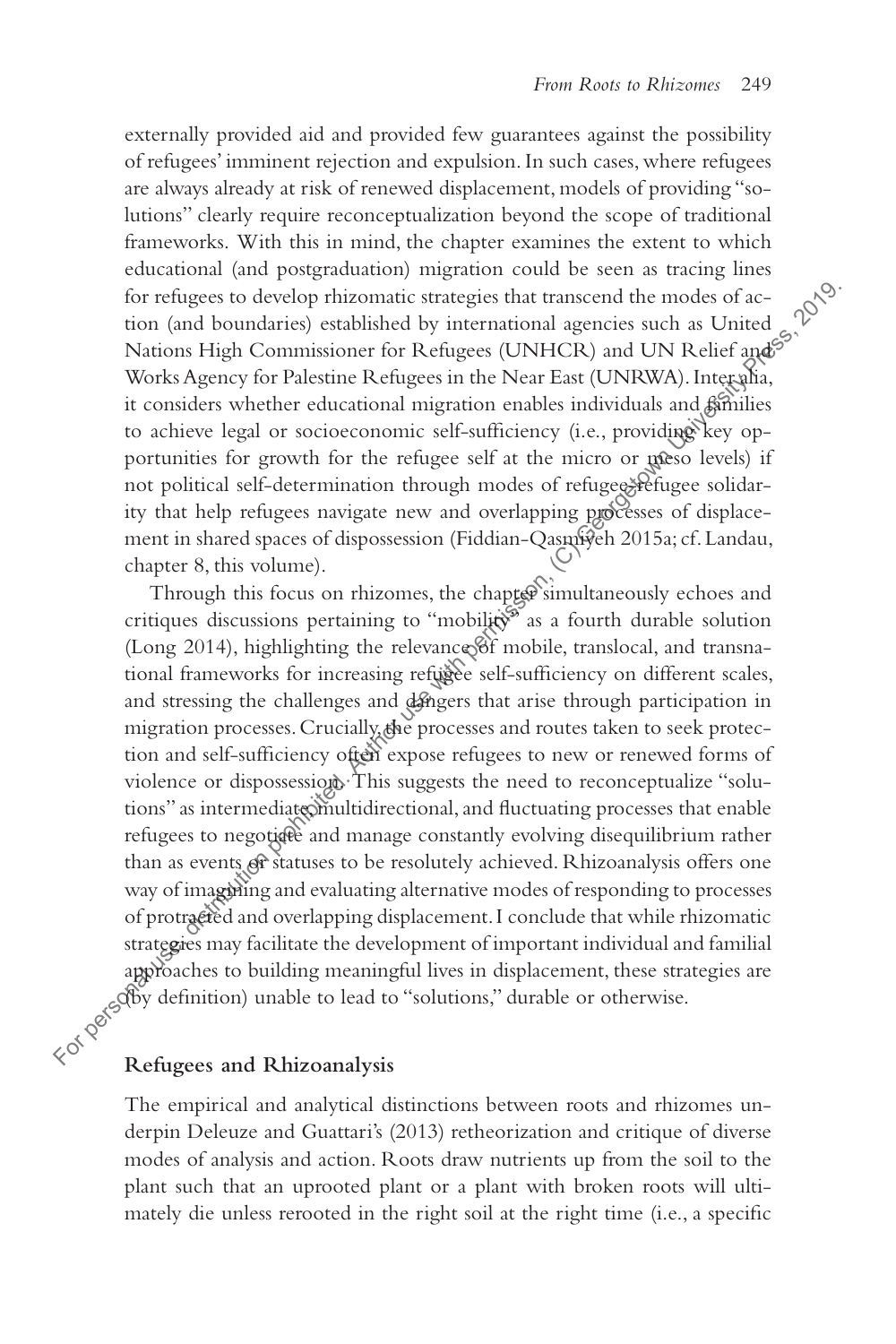spatiotemporal context). In contrast, Deleuze and Guattari celebrate—or, some decry, romanticize—the seemingly limitless adaptability of rhizomes, which sustain, recreate, and redefine life and living through horizontal subterranean "lines" characterized by multiple connections and multiplications. Sporadic eruptions create new shoots in new places, thereby changing the rhizome's very "nature as it expands its connections" (Deleuze and Guattari 2013, 7); at the same time, a rhizome "may be broken, shattered at a given spot, but it will start up again on one of its old lines, or on new lines" (8). In this way, a rhizome is always in a process of becoming: it is "a model that  $\frac{1}{2}$ perpetually in construction or collapsing" and is characterized by "a process that is perpetually prolonging itself, breaking off and starting up again<sup>9</sup> (21).

The concept of the rhizome enables us to consider the conditions under which refugees may develop and implement strategies and modes of adaptability and flexibility in diverse "shattering" processes, an exercise guided by Deleuze and Guattari's proposition that we "reverse the orientation of our thinking, from a verticalist imaginary where things are grounded and rooted to the metaphor of the endless and limitless 'plateau'" (Navaro-Yashin 2009, 13). Such a reversal of thinking—rhizoanalysis— redirects analysis away from identifying stable meanings of interactions to mapping possibilities produced through interactions" (Lowry 2013, 26), chicluding interactions produced by, and producing, instability and overlapping processes of displacement. 2013, 7); at the same time, a rhizome "may be broken, shattered at a given sort, but it will start up again on one of its old lines, or on new lines" (8). In gybs this way, a rhizome is always in a process of becoming: it

By examining how rhizomatic father than rooted approaches might help us reconsider the future of displaced people in contexts of increasingly protracted and overlapping contexts of displacement, I do not mean to imply that refugees do not have an attachment to different places, nor do I propose that political solutions should not be developed that lay the foundations for refugees to have the right to return in safety and dignity to places to which they feel a strong attachment.<sup>4</sup>

Indeed, Deleuze and Guattari remind us of this coexistence—rather than duality and mutually constitutive relationship between territorialization and deterritorialization: "Every rhizome contains lines of segmentarity according to which is it stratified, territorialized, organized, signified, attributed, etc., as well as lines of deterritorialization down which it constantly flees. There is a rupture in the rhizome whenever segmentary lines explode always tie back to one another" (Deleuze and Guattari 2013, 8–9). The conceptualization of territorialized, segmentary lines of a rhizome "constantly flee[ing]" and "explod[ing]" into deterritorialized lines of flight that are essential constitutive parts of the rhizome is relevant to my reflection on contexts of protracted displacement that are characterized by simultaneous or overlapping displacements.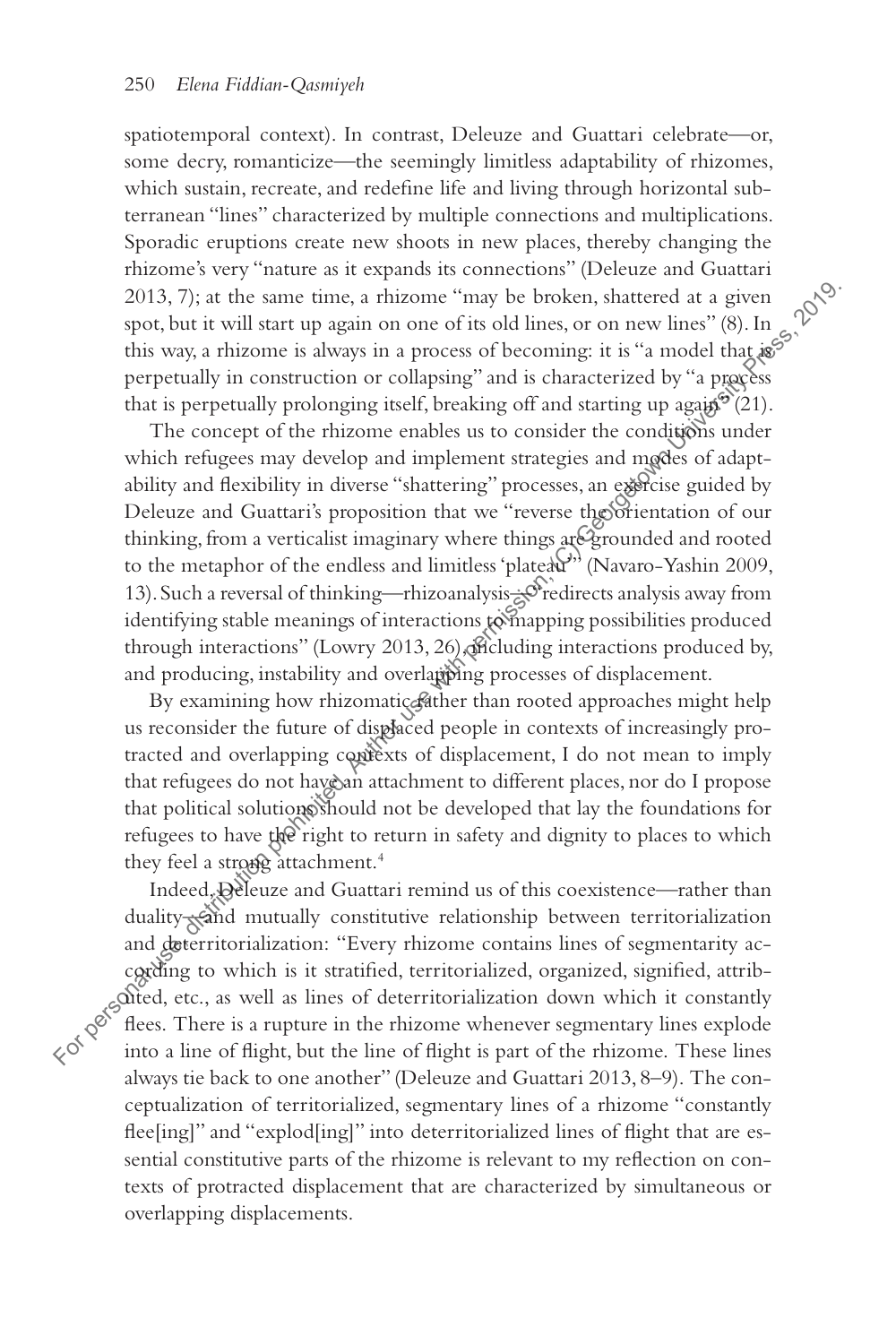Deleuze and Guattari's (2013, 581–82) concepts of "territoriality" and "deterritoriality" are idiosyncratic and not necessarily consistent with many refugee studies scholars' usage of these concepts. However, some refugee scholars have implicitly endorsed key empirical and theoretical features of Deleuze and Guattari's conceptual distinction. For example, in explaining the relationship between territory, "terrain," and displacement, David Turton is careful to note that "when I speak of attachment to territory . . . I use the word 'territory' in the sense of an actually occupied 'terrain,' *from which*  the members of the group in question always see themselves as potentially in dang<sup>5</sup> *ger of being displaced*, rather than in the sense of an 'ancestral homeland' with which they have a 'natural' link and from which they see themselves as having become unnaturally 'uprooted'" (Turton 1999, 421, emphasis added). As with Deleuze and Guattari's distinction between "territoriality" and "deterritoriality," Turton's assertion reminds us that being displaced should not (only) be defined in terms of having been forcibly removed from a nurturing homeland but as the perpetual risk of being displaced from a broader terrain across which one has multiple and yet at times paradoxical attachments and affinities. In light of the specific focus of this chapter and book on rethinking durable solutions, it is particularly noteworthy that such a risk of ongoing displacement clearly resonates not only with refugees' experiences within their region of displacement but also in the places typically conceptualized as providing the solution to displagement. ton is careful to note that "when I speak of attachment to territory ... I use<br>the word 'territory' in the sense of an actually occupied 'terrari, from which  $\gamma$ <br>for members of the group in question always see the<br>masker

Indeed, as I have discussed elsewhere regarding Palestinians in Europe (Fiddian-Qasmiyeh 2016c), even when holding "a" citizenship and thus having officially secured a durable "solution," many Palestinians continue to be on, or to embody, what I refer to as "the threshold of statelessness" (also see Qasmiyeh 2014). In effect, Palestinians' experiences of nationality have been fraught with insecurity, rather than offering security, whether in the context of the Widdle East-where Palestinians who held Jordanian nationality have repeatedly been stripped of their nationality and rendered stateless once againd Wilcke 2010)—or in Europe. Even when not directly experienced, a process of "traveling fear" (following Said 1983; see also Fiddian-Qasmiyeh 2013) characterizes many experiences of "holding" a European nationality.

For instance, Marwa—a thirty-year-old born in a camp in Syria—referred to the constant fear of being stripped of her Swedish nationality, a fear that has traveled with her from the Middle East to Europe: "The fear becomes part of your identity because wherever you go, you are not fully accepted. Sweden can today be the perfect partner but still there is a fear that this relationship can change and end" (interview, Sweden, 2014; cited in Fiddian-Qasmiyeh 2016c). The potential for expulsion from the country that has granted you nationality while hosting you as a guest was also stressed by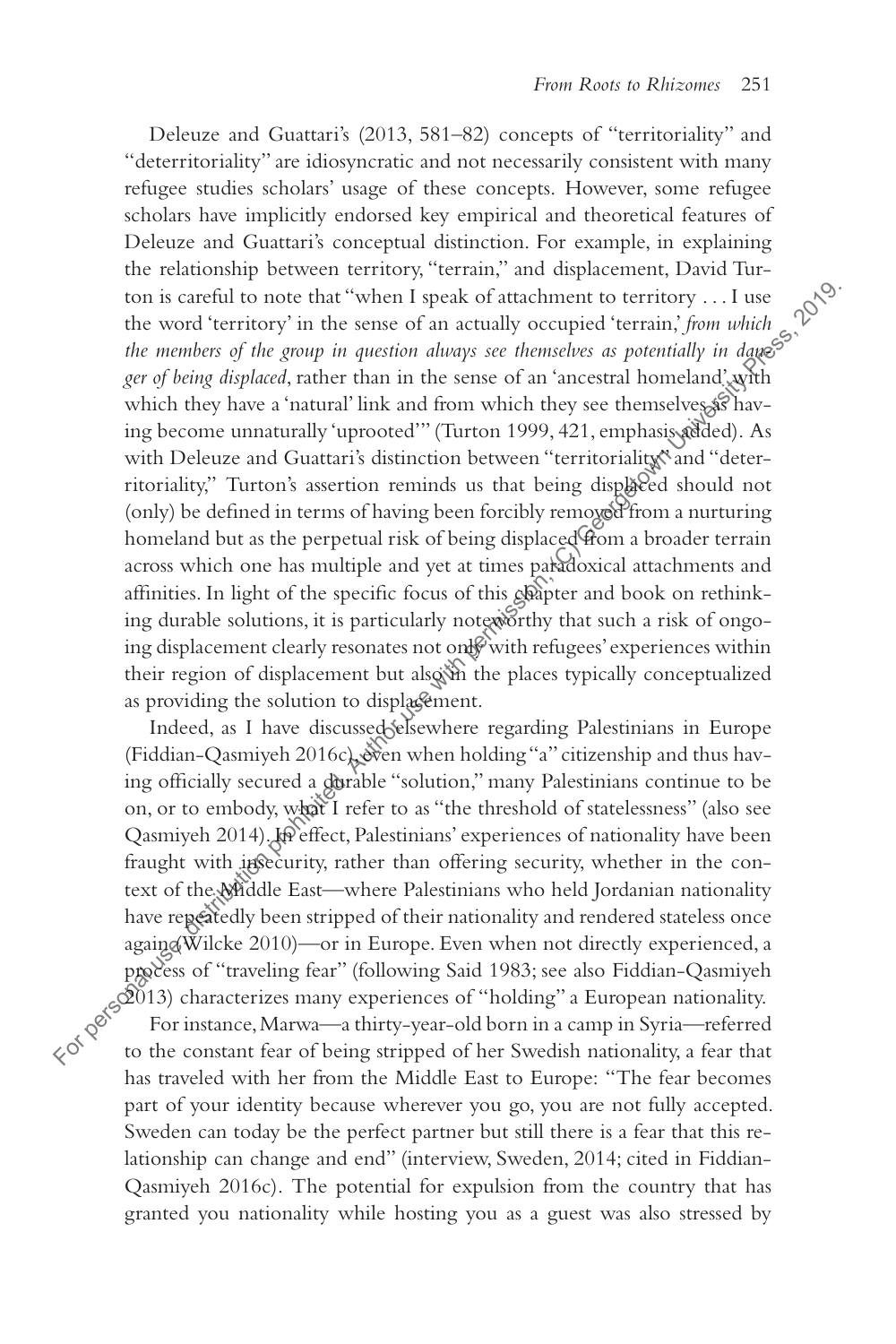thirty-three-year-old Swedish citizen Faisal, who was born in a camp in Lebanon; he was concerned that there was no "guarantee that the next president or government will not do the same thing as previous governments. . . . Palestinians probably think that Sweden can one day have a racist government and can deport them" (interview, Sweden, 2014; cited in Fiddian-Qasmiyeh 2016c).

Such fears and insecurities are inherent to the geopolitical context of "durable solutions," which is always subject to ongoing shifts that continue to demonize and both figuratively and physically expel refugees from diverse  $\mathcal{S}$ national, regional, and international spaces. Indeed, for many refugees, the experience of displacement is best understood within the framework of a rhizome that has "no beginning or end; it is always in the middle, between things, interbeing, *intermezzo*" (Deleuze and Guattari 2013, 26), a middle "from which it grows and which it overspills," where the rhizome is "composed not of units but of dimensions, or rather directions in motion"  $(22)$ . When viewed through this analytical lens, refugees are always already in the middle of displacement, never at the beginning or at the end. Recognizing that there is no "end" to "the refugee cycle" (Black and Koser 1999) does not undermine the significance of developing lines of segmentation and deterritorialization to continue life and living. Rather, it encourages us to examine protracted displacement from the perspective of an "always already" middle that focuses on "proceeding from the middle, through the middle, coming and going rather than starting and finishing" (Deleuze and Guattari  $2013, 27$ ) in order to identify rather than reify a sense of liminality that is often overlooked and to recognize the dual processes of territorialization and deterritorialization that characterize protracted displacement. To recognize that there are multiple attachments to multiple "plateaux" is to recognize that with each eruption into a line of flight, the rhizome itself changes and continues its process of becoming rather than reaching a (re)solution. Such fears and insecurities are inherent to the geopolitical context of<br>"ahol solutions," which is always subject to ongoing shifts that continue to<br>granional, regional, and international spaces. Indeed, for many refuge<br>e

In effect, strong attachments to "certain places and territories" evidently characterize experiences of protracted displacement on an empirical level, including the Sahrawi and Palestinian cases below. In these instances, as I argue elsewhere, there is not only a strong attachment to the historic homeland (Western Sahara and Palestine, respectively) but also strong notions of if such forms of attachment are ambivalent in nature, simultaneously attractive and yet repulsive (i.e., see Fiddian-Qasmiyeh 2013, 2019; Qasmiyeh and Fiddian-Qasmiyeh 2013; Gabiam and Fiddian-Qasmiyeh 2017). These multiple forms of attachment and the recognition that refugees, like rhizomes, "can act at a distance, come or return a long time after, but always under conditions of discontinuity, rupture, and multiplicity" (Deleuze and Guat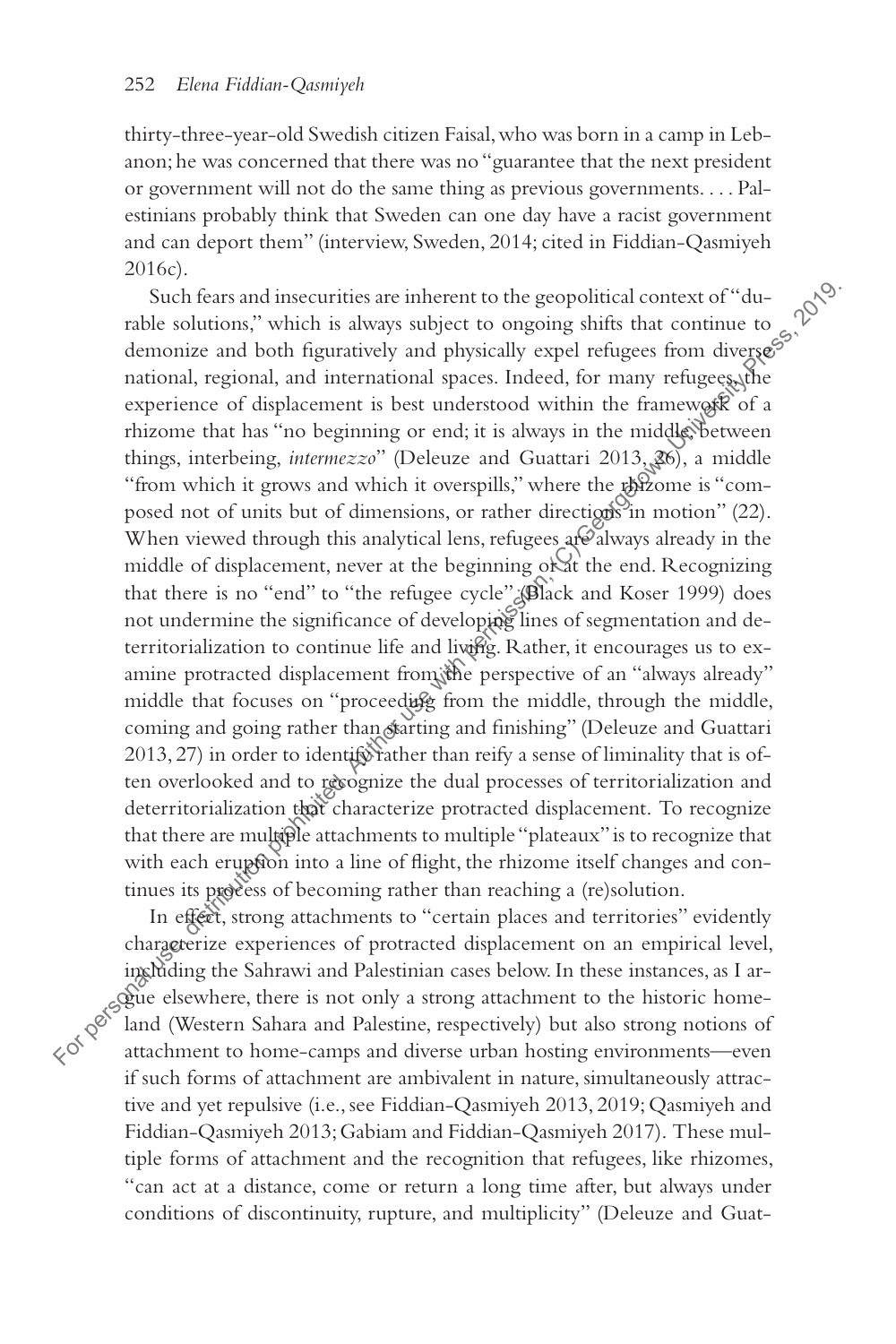tari 2013, 16) require us to develop an alternative conceptualization of the modes through which refugees seek out and implement strategies to determine their own futures in contexts of ongoing and overlapping displacement.

Having briefly outlined this conceptual framework, I now examine the extent to which international scholarships and educational migration programs have created opportunities for Sahrawi and Palestinian refugees—as individuals, families, communities, and members of nations-in-waiting—to develop rhizomatic strategies that enable them to adapt to ongoing shifts, challenges, and opportunities in the context of multiple "eruptions" across time and space. I begin by offering a brief overview of UNHCR's approach to the relationship between higher education and "solutions" in protracted displacement contexts. I then examine Sahrawi and Palestinian refugees' experiences of leaving their refugee camp homes to study in Cuba and Libya free of charge with the understanding that they will return  $\mathcal{B}$  work in their home-camps—and therefore support their communities upon graduation.

### **Refugees' Educational Migration and Self-Sufficiency**

It is widely recognized that "refugees often see the education of their children as a principal way of ensuring a better future" (Dryden-Peterson 2003, 1). Complementing its intrinsic and existential value, education is often seen as enhancing refugees' access to one of the three traditional durable solutions (UNHCR 2007) and to successful postconflict nation building (UNESCO 2011). For instance, educational access and outcomes are identified as indicators of refugees' local integration in their host countries (Ager and Strang 2008), and education is increasingly recognized as facilitating the development of refugees' self-reliance. As a programmatic approach and as a key indicator of successful local integration, "self-reliance" is defined by UNHCR as referring "to developing and strengthening livelihoods of persons of concern, and reducing their vulnerability and long-term reliance on humanitarian/external assistance" (UNHCR 2006, 1). Elsewhere, the UN defines "self-reliance" much more narrowly as "providing . . .a professional qualification geared towards future employment" (UNHCR 2007, 7). individuals, families, communities, and members of nations-in-waiting—to<br>develop this<br>comation stategies that enable them to add<br>pto challenges, and opportunities in the context of multiple "eruptions" argo<br>gostime and sp

UNHCR has sought to measure the success of higher education programs for refugees through a limited number of studies by examining refugeegraduates' professional and economic "self-reliance" and their contributions both to their refugee community pending a durable solution and their country of origin upon repatriation (i.e., UNHCR 2007, 8). However, quantitative snapshots of successful outcomes should be reevaluated through a more nuanced and comprehensive understanding of refugees' experiences of such initiatives. These reevaluations must be sensitive to the spatial and temporal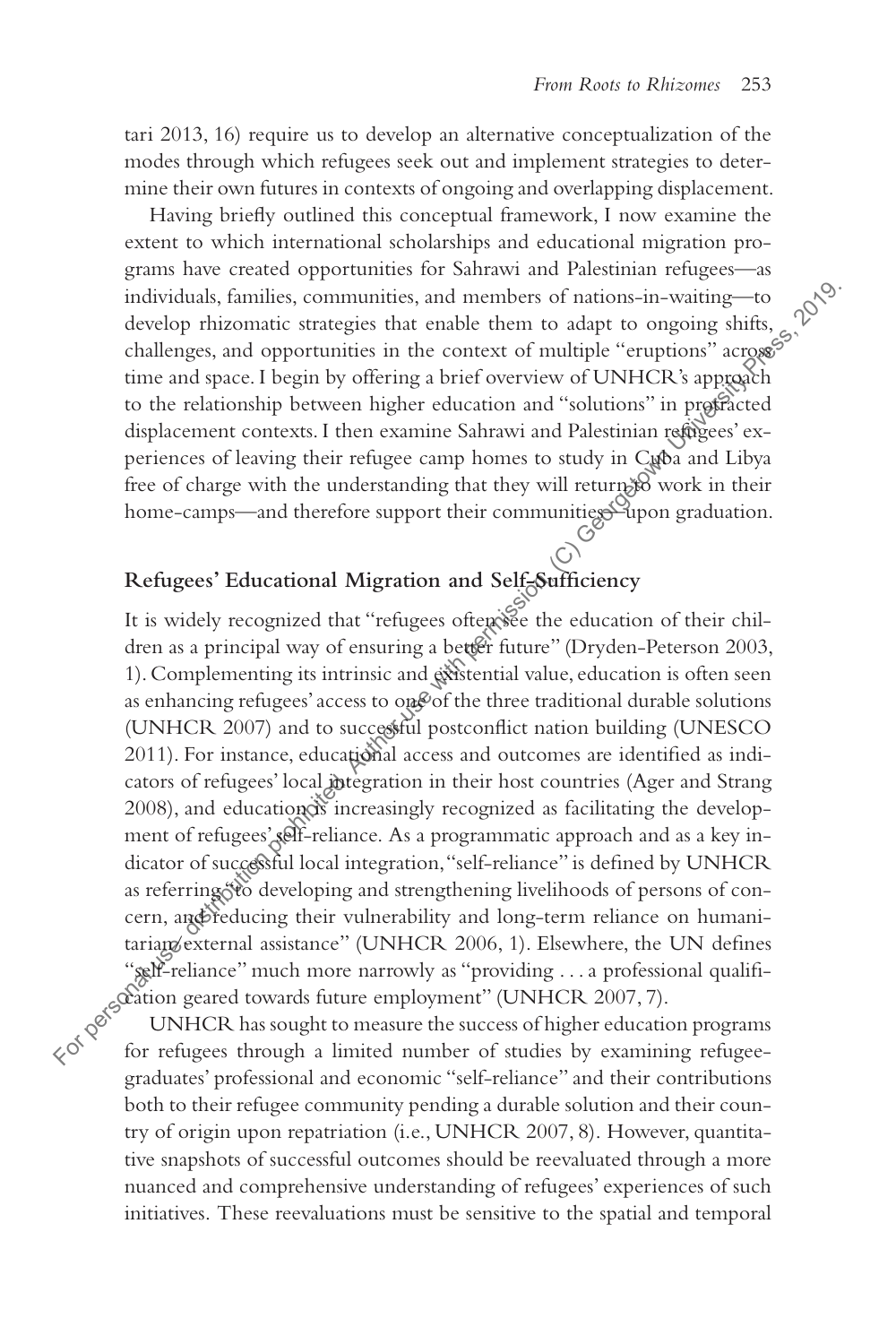delimitations of "success": for example, the early return of DAFI graduates to Afghanistan and their subsequent role in civil administration was viewed by UNHCR as a sign of the programs' success (see Morlang and Stolte 2008, cited in Dryden-Peterson 2011, 52). However, the UNHCR study did not account for ongoing displacement within and from Afghanistan during their initial evaluation, and it did not anticipate displacement beyond the study's own narrow time frame. To do so would require us to consider how success and self-sufficiency can be conceptualized in contexts of overlapping displacement and ongoing precarity. Such analyses must also acknowledges that there are diverse understandings of self-reliance beyond institutionalized definitions. Indeed, the relationship between higher education and selfreliance depends on whose definition (e.g., professional, economic, political) and which level (i.e., individual, familial, collective, or national) is prioritized, why, and to what effect.

The potential to promote professional self-sufficiency on Sahrawi and Palestinian students' home-camps via educational migration has been particularly significant in light of infrastructural limitations in both the desert-based Sahrawi refugee camps in Algeria and the urban Palestinian refugee camps in Lebanon and given these camps' dependence on externally provided humanitarian and political aid. However, while the promotion of self-sufficiency has long been officially espoused both by Cuba and Libya and by the Sahrawis' and Palestinians' political representatives (including the Polisario Front and the Palestine Liberation Organization, respectively), a core question I have explored through my multi-sited ethnographic research is how these and other educational migration programs have actually been experienced and navigated by individuals and communities both during their studies abroad and upon return to their home-camps (Fiddian-Qasmiyeh 2011, 2012, 2013, 2015a, 2015b). own narrow time frame. To do so would require us to consider how success as one dimension is concerpualized in concercuations. Indeed, the relationship between the stributions in the relation of a relationship between inde

#### **Educational Migration and Navigating Rhizomatic Refugee "Maps"**

In the context of this chapter, I read the broader South-South educational migration programs that have provided support to Sahrawi and Palestinian ian refugees use to navigate their protracted displacement landscapes while their respective quests for national self-determination or any meaningful durable solution remain on the distant horizon.<sup>5</sup> This rhizomatic mapwhich is constantly changing in light of (inter alia) geopolitical and diplomatic shifts—encompasses a broader set of lines and connections, including refugees' homelands (the Western Sahara and Palestine, respectively), home-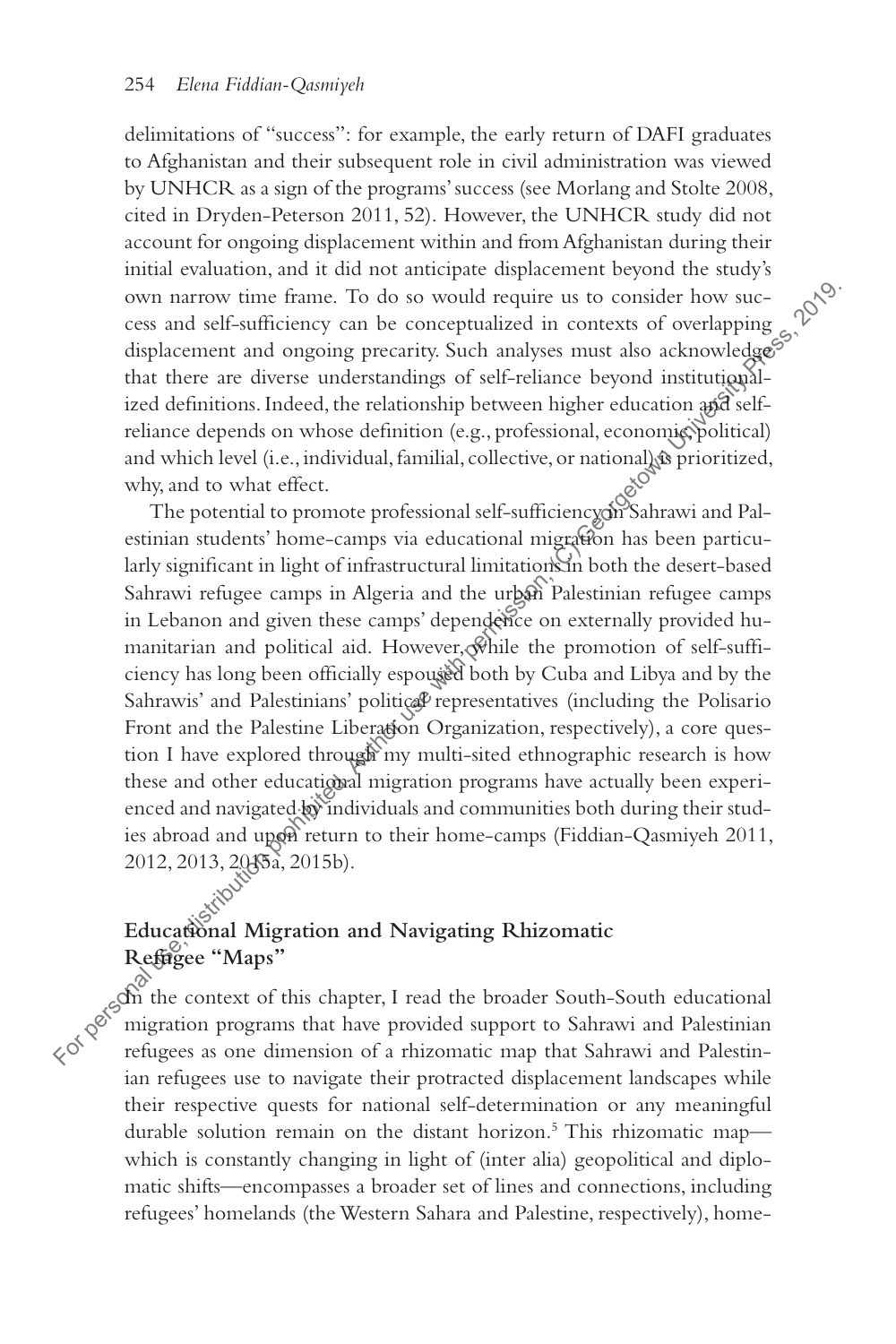camps (the Sahrawi refugee camp complex in southwest Algeria and Palestinian refugee camps and informal settlements across Lebanon, Jordan, Syria, the Occupied Palestinian Territories), and other "host-home" spaces across both the Global South and Global North (see also Gabiam and Fiddian-Qasmiyeh 2017). In this context, while a diasporic reading would prioritize refugees' connections (emotional, physical, existential, political) with their homeland as their common "root," a rhizomatic reading allows/requires us to acknowledge the multiple origins underpinning refugees' identities and diverse strategies alike (Maalouf 2008). As I have argued elsewhere (Fiddian-Qasmiyehos 2013, 2019; Qasmiyeh and Fiddian-Qasmiyeh 2013; Gabiam and Fiddian-Qasmiyeh 2017), refugee camps are not merely "reservoirs of memory" of the homeland but are themselves spaces of belonging and longing; they are both a symptom of displacement and an "original" space and space of origin when viewed from the "middle" of displacement. In the next section, I examine to what extent certain lines of movement between the Sahrawi and Palestinian refugee camps and Cuba and Libya have provided a form of "rhizomatic strategy" for refugees.

Sahrawi-Palestinian-Cuban Lines of Movement<br>From 1975 onward. thousand From 1975 onward, thousands of Sahrawi children as young as six years old left their refugee camp homes to study in Libya. Between 1977 and the early 2000s an estimated four thousand Sahrawi refugees left the camps at the age of (approximately) eleven to complete their primary-, secondary-, and tertiary-level studies in Cuba.<sup>8</sup> As a result, both countries play a prominent role in Sahrawi children's thaginary landscapes and futures, and each country has arguably become part of "the Sahrawi rhizome." Out of forty-six seven- to twelve-year-old Sahrawi children interviewed in 2005 (Crivello and Fiddian-Qasmiyeh 2010), sixteen reported that family members including their parents, siblings, uncles/aunts, or cousins had studied in Cuba; thirteen, in LibyaeSeven children directly expressed their desire to study in Cuba in the near future, while six children indicated their intention to study in Libya (see Fiddian-Qasmiyeh 2015b). The expectation of retracing their relatives' lines of movement by traveling to Cuba or Libya to study has long permeas their common "root," a rhizomatic reading allows/requires us to acknowledge the multiple origins underpinning refugees identities and diverse strate-<br>
egies alike (Maalour 2008). As I have argued elsewhere (Fiddian-Qas can be understood as a key rhizomatic strategy for the children and adolescents who left their home-camps to spend long periods living and studying in the Cuba, where they "enjoy[ed] equal educational opportunities as well as slightly more advantageous treatment in terms of material and health support provided in Cuban schools" (UNHCR 2005, 5). Sahrawi and Palestinian refugees' temporary "local integration," while impermanent, was nonethe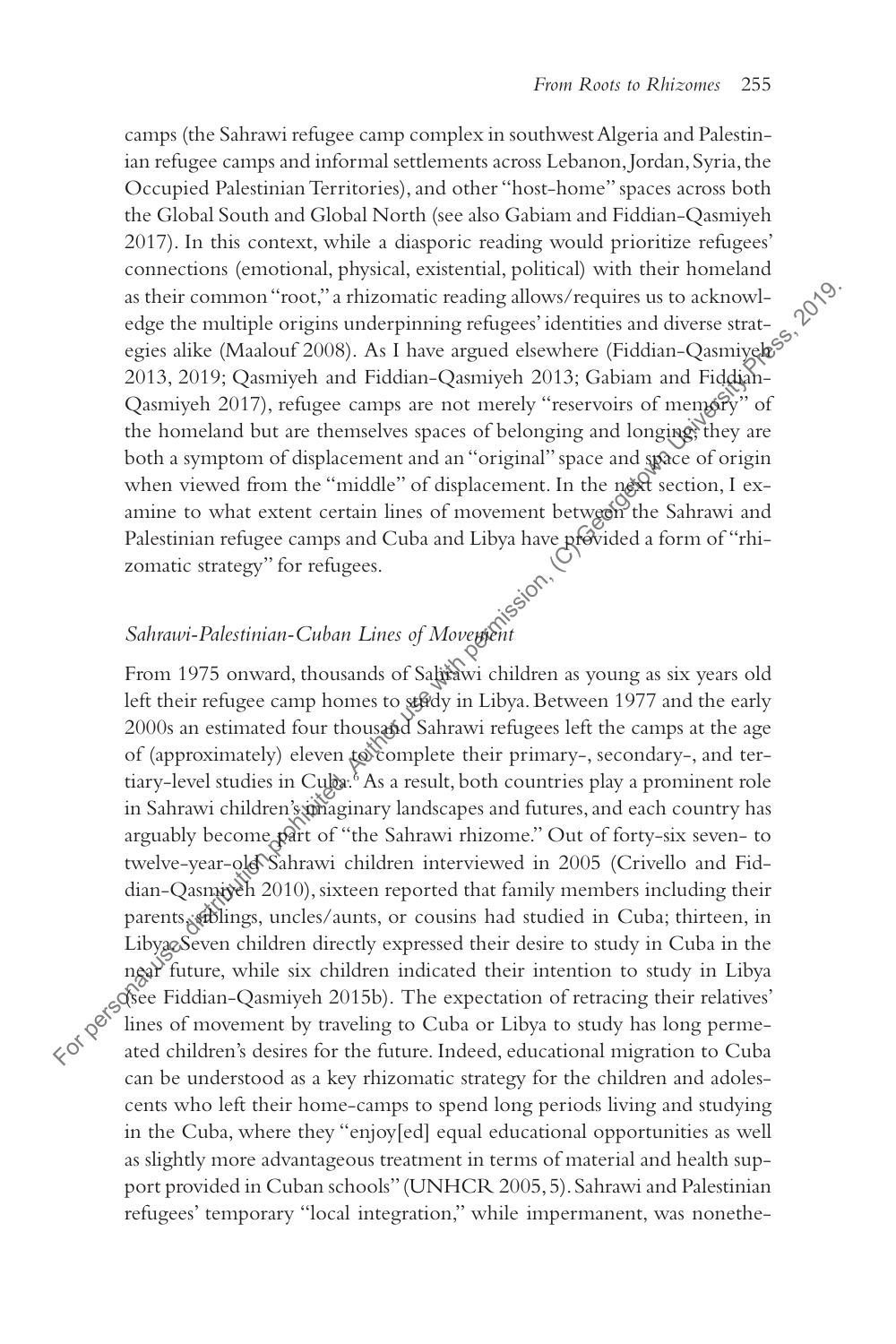less "durable," typically lasting between ten and eighteen years before their return to their home-camps.

However, as some interviewees pointed out, prolonged periods of separation from family members (often during formative years of childhood), caused considerable anguish, leading to the emergence (eruption) of a new problem, and in turn requiring a new line of flight. Thus, while educational migration to Cuba and Libya provided spaces and opportunity for growth, these were also spaces imbued with a sense of loss, especially for youth who longed to return "home" to the camps. This longing was itself characterized? simultaneously by attraction and repulsion: the desire to rejoin their families and to work for the benefit of their entire refugee community—also an official aim of the Cuban educational migration program—was countered by the anticipation of the complex social, humanitarian, political sand security situations "at home." Cuban-educated Sahrawi returnees in particular experienced a wide range of difficulties upon their return to the camps, including alienation from family members, marginalization for perceived violations of key cultural and religious norms while in Cuba, and different forms of discrimination on the basis of linguistic differences and unfamiliarity with the camps' sociocultural and religious norms.

Nonetheless, upon graduation from Cuban universities, all Sahrawi and Palestinian students did indeed return to their respective home-camps. In the Sahrawi context, a large proportion of Cuban-educated returnees currently occupy positions of authority on the camps, with one member of the Sahrawi camp-based political leadership (the Polisario Front) estimating that in the mid-2000s, around two thousand Cuban-trained Sahrawis occupied the most important political, social, administrative, and professional roles in the refugee camps, including as doctors and nurses (ACN 2006). Sahrawis who completed undergraduate and postgraduate dissertations on the Western Sahara conflict (Fiddian-Qasmiyeh 2014) accrued the necessary political and linguistic training to work in Sahrawi institutions (where Spanish and Arabic are the official languages) and to represent the Sahrawi "cause" in the camps and in the Sahrawi state-in-exile's diplomatic missions around the world. As the "official face" of the Sahrawi camp-based political establishment, and as the main point of contact for thousands of Spanish-speaking visitors who migration to Cuba and Libya provided spaces and opportunity for growth,<br>
these were also spaces in<br>both of a stence of loss, especially for youth volonged to return "home" to the camps. This longing was itself characteriz aid every year, these graduates in essence embody the benefits of Cuba's educational migration program, demonstrating the high degree of professional self-sufficiency that parallels the camps' material dependence on externally provided assistance (Fiddian-Qasmiyeh 2009; 2014).

However, while female graduates have typically remained within the camps to work, increasing numbers of male graduates from Cuba have emi-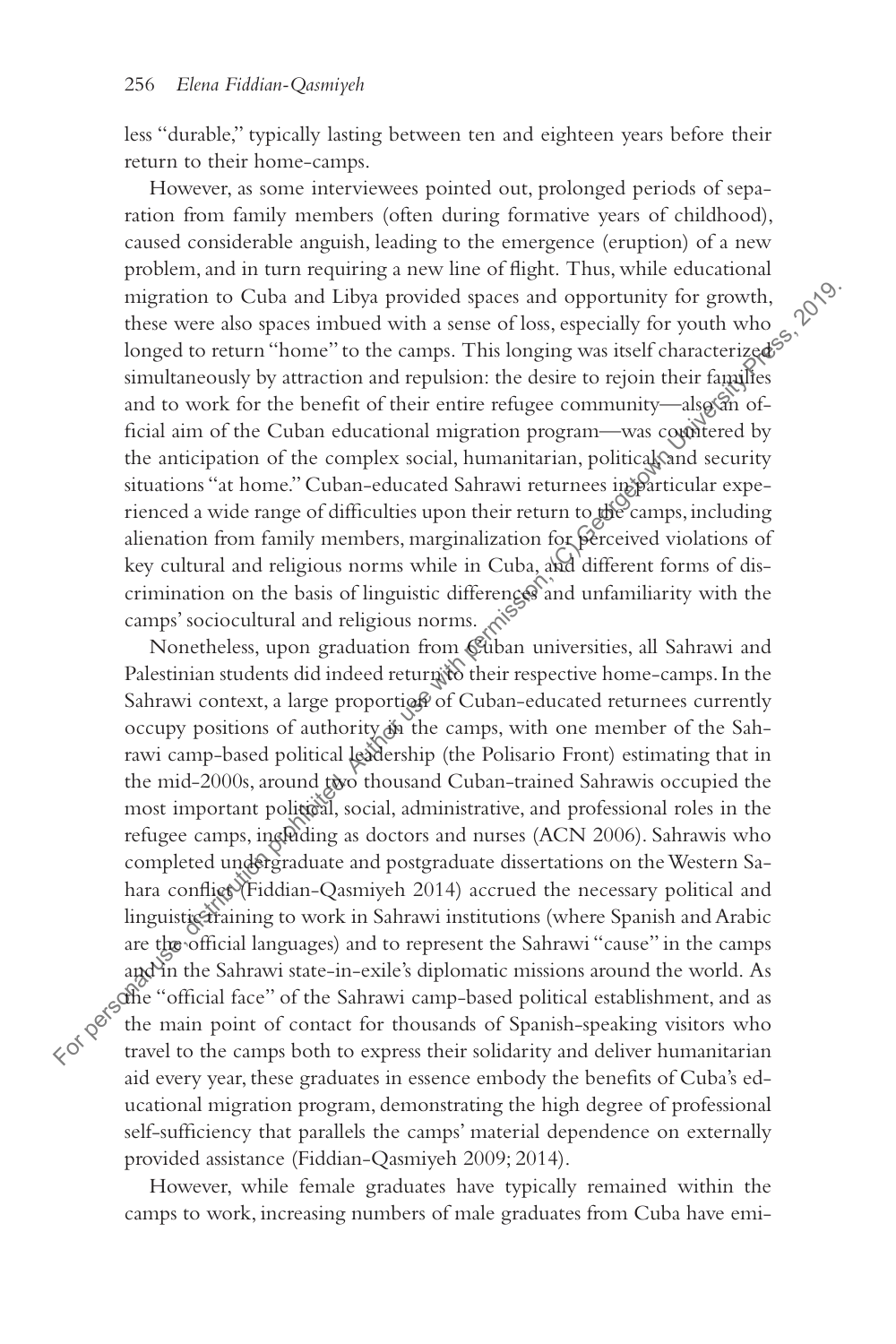grated to Spain to seek opportunities in professions unavailable in the camps.<sup>7</sup> Concurrently, an increase in paid jobs resulting from the arrival of foreign nongovernmental organizations (NGOs) after the declaration of a cease-fire in the early 1990s has also led to the phenomenon of emigration referred to by the camp-based National Union of Sahrawi Women as "a cancer devouring the Sahrawi [refugee] body" (Arabic document on file with author, author's translation). The emergence of opportunities for paid employment with NGOs in the camps (as opposed to "voluntary" and unremunerated work for the Sahrawi state-in-exile, as had previously been the case) has  $\text{reg}^S$ inforced socioeconomic inequalities between camp inhabitants. Many graduates who are unable to obtain NGO or Polisario jobs, as well as many who *have* secured such positions, decide to leave the camps in order to send remittances to their families from Spain. Ironically, medical training designed to ensure self-sufficiency and to combat the legacies of Spanish Colonialism has led ever-increasing numbers of Cuban-trained refugee doctors to leave the camps to work in the former colonial state, thereby increasing the presence of Sahrawi doctors in Spain while decreasing numbers of doctors in the camps. As a result, more Spanish doctors now travel  $\mathbb{R}^{\mathbb{C}}$  the camps to treat Sahrawi patients there via *comisiones médicas* (medical commissions). In response, in the 2000s the Cuban government rescinded scholarships for Sahrawi youth, contributing (along with broader geopolitical shifts) to a rupture in this line of movement and thereby ending Sahrawi refugee youth's participation in Cuba's South-South educational migration program. author's translation). The emergence of opportunities for paid employment<br>with NGOs in the camps (as opposed to "voluntary" and uncremucented<br>of vork for the Sahrawi state-in-exile, as had previously been the case) has get

Such a rupture not only changes the structure and directionalities of the Sahrawi rhizome, with existing and new lines of flight continuing to grow or erupt across time and space. It also exposes a tension that evidently exists between securing individual and family-based self-sufficiency through onward migration to Spain and ensuring that the refugee camps are locally managed with minimal interventions from non-Sahrawi humanitarians.

Any adequate evaluation of the success of the Cuban-Sahrawi educational migration system must consider many points of view over time, including retrospective evaluations of the transnational program from the perspectives of Sahrawis, Cubarauis, and non-Sahrawis alike. However, certain long-term implications of prioritizing individual and family-based self-sufficiency aplonger be able to complete their secondary and tertiary educations in Cuba. Nonetheless, irrespective of the *actual* end of this program, Cuba's educational legacy will continue to play a significant role both in Sahrawi refugees' imaginary landscapes and in sociopolitical frameworks in the camps in the foreseeable future.

While the Cuban-Sahrawi connection has now ended, Cuba's educa-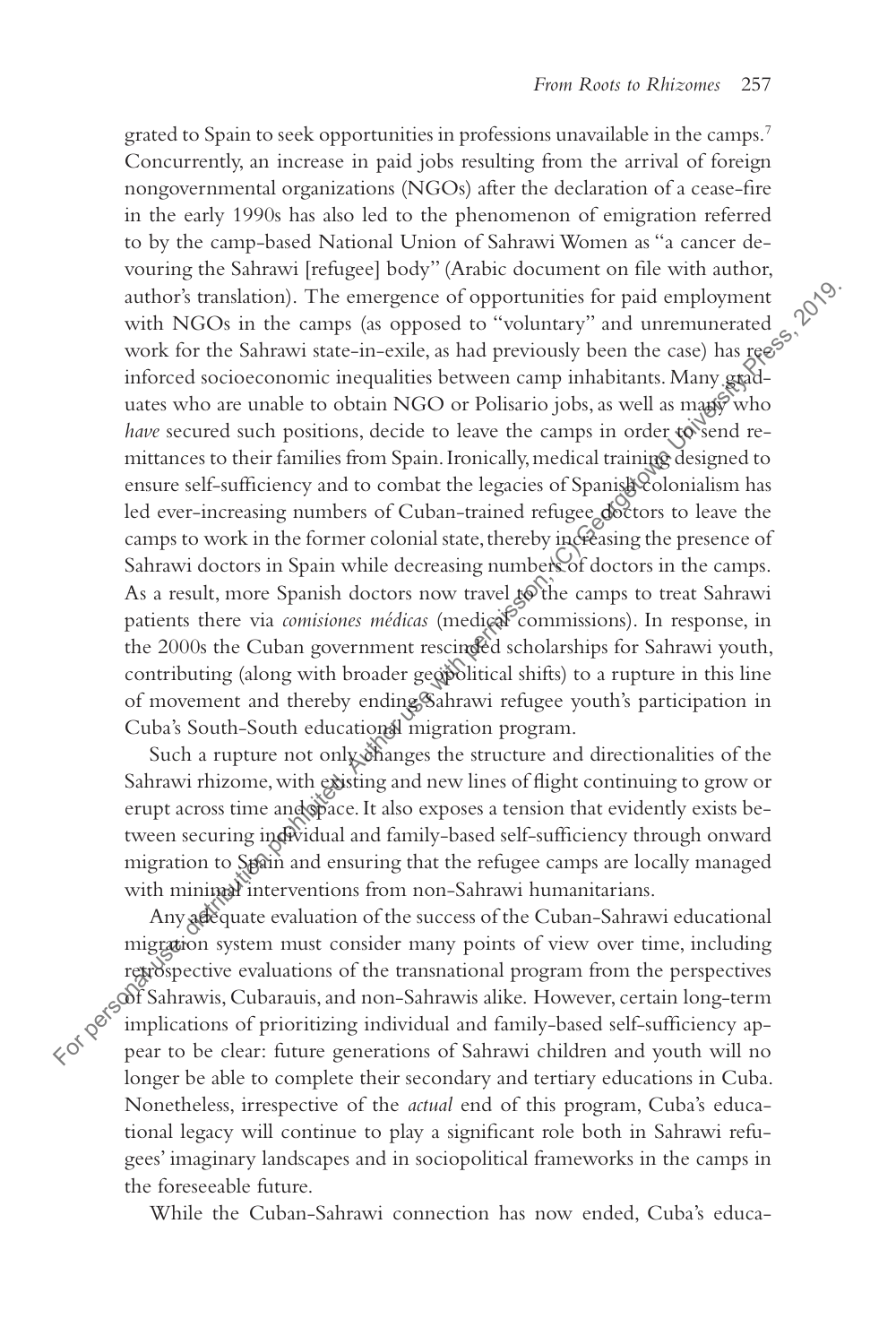tion program for Palestinian refugees has taken on an intergenerational dimension. Indeed, Palestinian refugee camps across the Middle East are now home to a relatively large number of Palestinian-Cuban families,<sup>8</sup> and Palestinian-Cuban youth have reportedly been prioritized for the scholarship program since the early 2000s. These youth embody overlapping legal and political statuses even as they navigate and (re)create new and interconnecting rhizomatic lines of movement: they are simultaneously Cuban citizens and Palestinian refugees while, ideologically, it is assumed (if not desired) that they should be, become, and remain "revolutionaries" both at "home" and "away."

Palestinian graduates of Cuban universities interviewed in seven urban refugee camps in Lebanon agreed that the clear majority of Palestinian refugees had returned upon graduation "to serve our people." As with interviews conducted in Cuba and in the Sahrawi camps, the specializations offered through the scholarship program (in particular, gynecology, internal medicine, obstetrics, and pediatrics) were perceived to  $\frac{1}{2}e^{i\theta}$  perfect" to enhance the medical self-sufficiency of the Palestinian camps and to meet the Cuban goal of benefiting the "local community." Intervewees' responses reproduced Cuba's official justification for the educational migration program almost verbatim. However, despite this stated desire, interviewees such as Ahmed stressed that "although Palestinians did decide to return to the camps, Lebanese legislation vis-à-vis Palestinians and the bad economic situation in Lebanon forced some Palestinians to leave the camps."<sup>9</sup> Indeed, although not necessarily successful, some graduates have attempted to leave the Palestinian camps because of the precarious socioeconomic conditions and discriminatory laws faced by Palestinians in Lebanon. Despite limited opportunities for employment within the camps, it is illegal for Palestinian refugees to seek work outside of the camps in at least twenty-five professions, including as doctors and engineers (Hanafi and Tiltnes 2009; also see Qasmiyeh and Fiddian-Qasmiyeh 2013). Thus, while structural conditions within the camps, in Lebanon more broadly, and in the international arena writ large ensure that the majority of Cuban-educated Palestinians continue to work within es the camps so that Palestinian refugees are, indeed, the direct beneficiaries of the education program, the absence of legal avenues to migrate to the European Union prevents Palestinian graduates (so far) from following in Sahrawi graduates' footsteps. ing rhizomatic lines of movement: they are simultaneously Cuban citizens<br>and Palestinian refugees while, ideologically, it is assumed (if not desired) that "shown"<br>"away" they should be, become, and remain "revolutionarie

Nonetheless, returning to and remaining in the refugee camps in Lebanon does not necessarily mean that Palestinian refugees' individual and collective needs have been met by these graduates in the way envisaged by Cuba. On the one hand, while they are not administratively "independent" or selfsufficient in the way that the Sahrawi camps are run (with international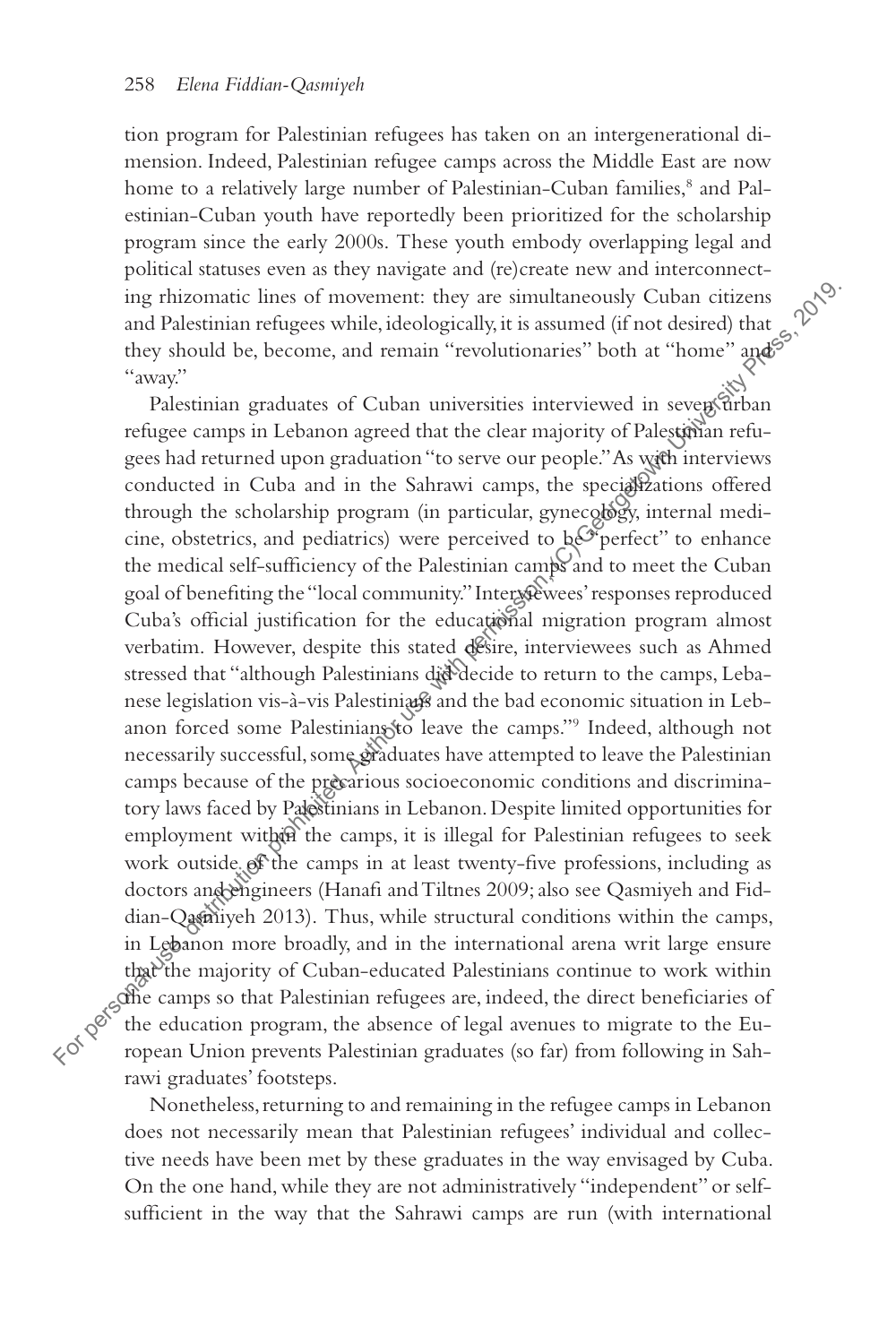support) by the Sahrawi's political leadership (the Polisario Front and the Sahrawi Arab Democratic Republic), the Palestinian refugee camps are nonetheless independent spaces beyond Lebanese jurisdiction. For example, medical centers are not directly controlled by the Palestine Liberation Organization (PLO); rather, it is UNRWA and related NGOs that provide medical, educational, and other social services and who manage key camp infrastructure. On the other hand, although the Cuban education system has not enabled the development of self-sufficient camps on a collective level, Palestinian graduates have clearly benefited on an individual and, arguably, $\mathcal{S}$ familial level. Indeed, all but one of the graduates interviewed as part of my research hold professional jobs as doctors, engineers, and lab technicians (Fiddian-Qasmiyeh 2015b). Importantly, however, not all graduates embody the Cuban aim of providing self-sufficient health care as envisaged by Cuba. While many graduates have been employed by UNRWA, others have established their own private medical clinics within the camps. The emergence of camp-based private clinics has in effect been instigated (and in many ways monopolized) by Cuban-educated Palestinians not employed by UNRWA. These graduates have thus taken a further step toward *individual* professional and socioeconomic self-sufficiency despite Cuba's official policy of offering scholarships to students to maximize professional "work that would be directed toward the national good and national development rather than the individual's upward mobility" (Brefdlid 2013, 158). infrastructure. On the other hand, although the Cuban education system has no conclude the dvevelopment of self-sufficient camps on a collective level, position allow the parameters interviewed as party of my research hol

In this context, it is evident that "the Sahrawi rhizome" or "the Palestinian rhizome" does not necessarily develop in isolation. Thus, it is essential in rhizomatic analyses to trace how, why, where, and when refugees' lines of movement intersect and connect with those of "other" refugees' (i.e., the Sahrawi-Cuban-Palestinian rhizome), which may tie back to one another to change the very nature and directionality of the rhizome(s) (Fiddian-Qasmiyeh 2016a, 2016b; on the Palestinian-Lebanese-Syrian rhizome, see Fiddian-Qasmiyeh 2019). These intersections highlight the importance of exampioning refugee-refugee relationality (Fiddian-Qasmiyeh 2016a). In the examining refugee-refugee relationality (Fiddian-Qasmiyeh 2016a). In the context of the discussion above, they also highlight the extent to which Lebanese and European Union policies have blocked the eruption of new lines of flight and movement outside of the confines of the Palestinian camps, within and between the camps. At the same time/place, UNRWA and other UN agencies and NGOs have "erupted" into the camps in ways that intersect with, block, and redirect particular lines of movement and action within, across, and beyond "the Palestinian rhizome." These "external" actors' own lines of movement intersect with and thus constitute the nature, growth, and directionalities of the Palestinian rhizome and the ways in which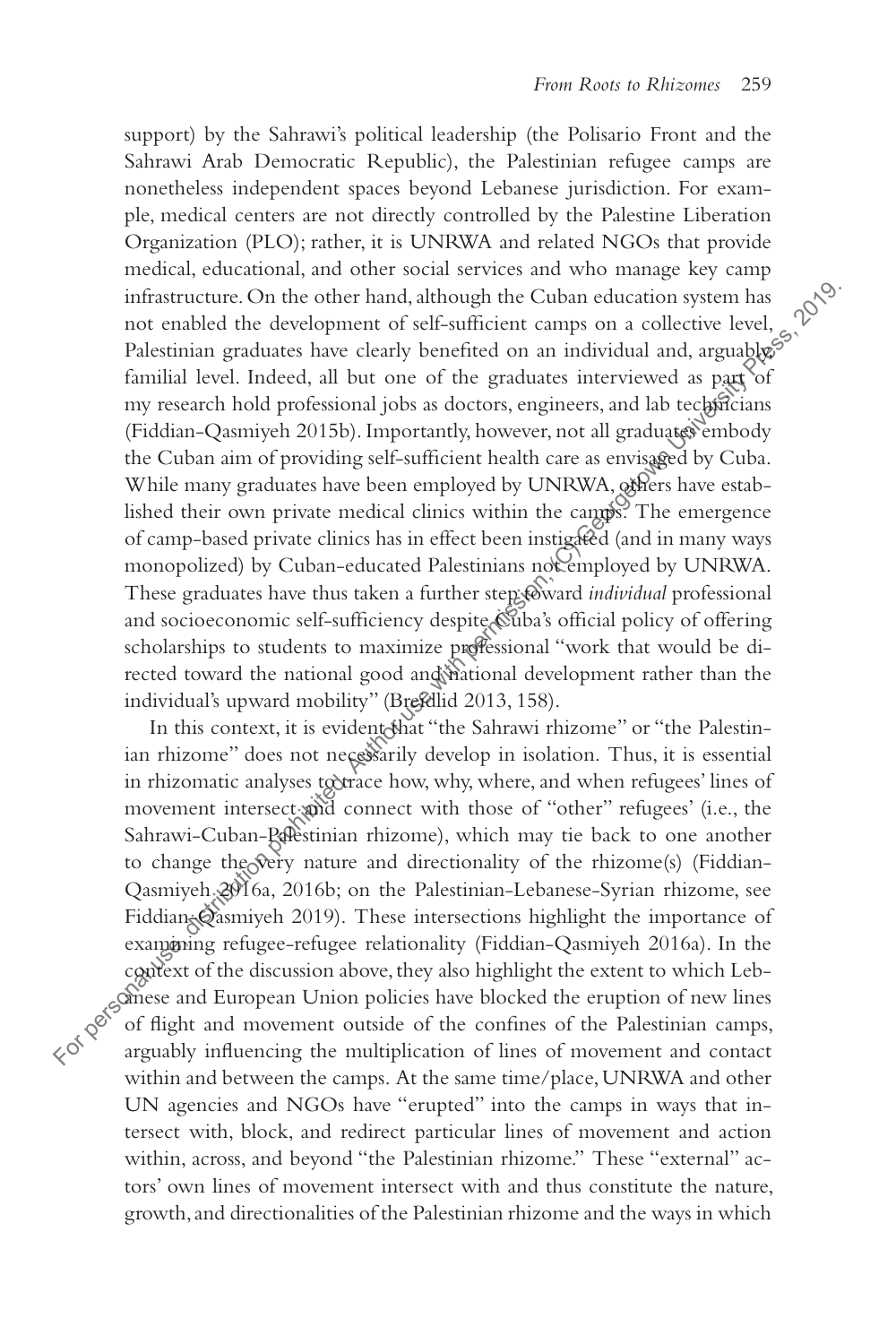Palestinians' rhizomatic strategies that aim to address individual, familial, and collective priorities can develop across time and space.

#### *Mapping Sahrawi-Libyan-Palestinian Rhizomes*

Until the 1980s, Libya offered scholarships for Sahrawi children as young as six to travel to Libya and later supported the education of older Sahrawi children and adolescents from the 1990s until 2011. Although Libya offered few scholarships to Palestinian refugees, a series of broader policies facilies tated the South-South migration of tens of thousands of Palestinian students and workers to Libya, who in turn became part of an extensive and wellestablished Libyan-Palestinian community. Unlike the formal scholarships institutionalized by Muammar Gaddafi for Sahrawi refugees, Palestinians' migration to form part of Libya's transnational "eduscape" Can perhaps be best conceptualized as a process of "self-service" insofarcs Palestinians were encouraged to "help themselves" by migrating to Libya (Fiddian-Qasmiyeh  $2015b, 6$ .<sup>10</sup> as six to travel to Libya and later supported the education of older Sahravic children and adelescents from the 1990s unril 2011. Although Libya offreed gives the South South migration of tens of housands of Palestinian st

Providing Palestinians with access to the Libyan labor market and national education system alike were notable policies in light of the broader regional insecurity faced by Palestinians, including discrimination, occupation, wars, and expulsions that have affected Palestinians across North Africa, the Middle East, and the Persian Gulf.<sup>11</sup> Such experiences remind us that throughout the region Palestinians continue to face violence and precarious conditions in spite of declarations of support for Pan-Arabism in general and the Palestinian cause and people in particular.<sup>12</sup> This is a theme I return to in more detail below, after providing a brief reflection on Sahrawi and Palestinian students' experiences of traveling to study or work in Libya.

Importantly, while Cuban-educated Sahrawis' experiences of alienation, discrimination, and marginalization are typically paralleled by high degrees of professional visibility and political audibility in the Sahrawi camps, Libyaneducated Sahrawis have in many ways remained on the margins in the camps following their return. A number of high-profile Sahrawi figures have, of course, studied in Libya (Fiddian-Qasmiyeh 2014), and yet Libyan-educated Sahrawi in the camps repeatedly informed me that refugees who had been to by Western visitors to the camps. This draws attention to the fact that attending school in Libya enabled/required Sahrawi children and youth to study in Modern Standard Arabic (Fus-ha) in addition to learning the Libyan dialect, with a view to either continuing their studies in Libya or following further lines of movement via educational migration within the region (i.e., to study in Algeria or Syria). These students could speak and understand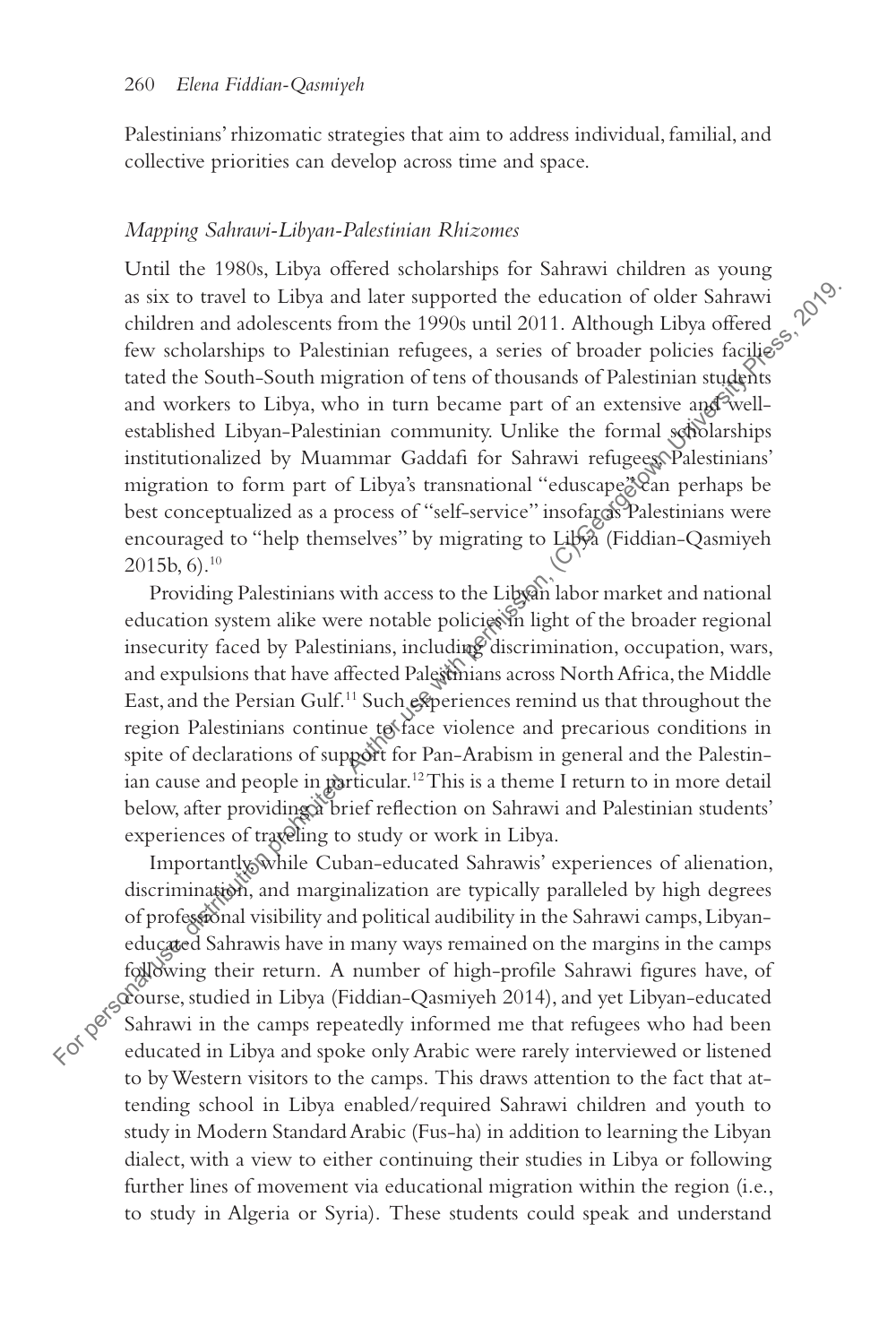multiple dialects of Arabic but were effectively monolingual upon their return to the camps and therefore had fewer opportunities to engage directly with European and North American visitors, NGOs, or researchers than their bilingual or trilingual counterparts. In turn, they had fewer opportunities to access professional employment with NGOs in the camps, to share their experiences with non-Sahrawi visitors, or to pursue onward migration to Spain.

Indeed, educational migration to Libya has not enhanced the professional or political self-sufficiency of the Sahrawi or Palestinian home-camps to the same degree as the Cuban scholarship system. On the one hand, within  $\mathcal{S}^{\mathcal{S}}$ Libya, Palestinian refugee migrants who engaged in paid employment were not only self-sufficient but were often even prosperous and thus were able to support the socioeconomic well-being of their families in the refugee camps in Lebanon and elsewhere by sending remittances from Libya. On the other hand, however, the self-sufficiency of those Palestinians who studied and taught in Libya has not "traveled" with them upon their return to their home-camps in Lebanon. Indeed, the relatively poor employment outcomes experienced by these Palestinians following their return to Lebanon are all the more noticeable given that many of wy interviewees had worked as teachers in Libyan schools during their tone in North Africa. Hence, the program promoted an inverse form of self-sufficiency: Palestinian teachers enhanced Libya's educational self-sufficiency but were ultimately unable to support themselves upon their return to the camps in Lebanon. Indeed, educational migration to Libya has not enhanced the professional<br>or politicular seffects of the Sahrawi or Palestinian home-camps to<br>the same degree as the Cuban scholarship system. On the one hand, with<br>ges Libya

Also paradoxical, and in condrast with the Cuban state's intergenerational support for Palestinians, Gaddafi sporadically implemented discriminatory policies, variously constituting Palestinians as part of the Libyan Self or as the quintessential Other including uneven mechanisms for the allocation of course subjects, (reportedly) banning Palestinians from starting university in the first term, and excluding Palestinians from undertaking specific courses at all (in particular, medicine or engineering) in order to strengthen his position vis-à-vis Libyan citizens (see Fiddian-Qasmiyeh 2015b). More dramatically, and linking back to the concepts of "lines of flight" and overlapping displacements outlined above, on at least three major occasions Sahrawi and Palestinian refugees faced mass expulsion from Libya on Gaddafi's orders, including in the 1980s and 1990s when Gaddafi's political relations with the as a result of the 2011 Libyan uprising. These instances demonstrate that, even if a form of "self-reliance" in Libya had been secured via educational or labor migration, such rhizomatic strategies can be characterized by new and renewed forms of vulnerability to violence and displacement. For instance, as a means of protesting the PLO's signing of the Oslo Accords, in September 1995 Gaddafi expelled an estimated thirty thousand Palestinian refugees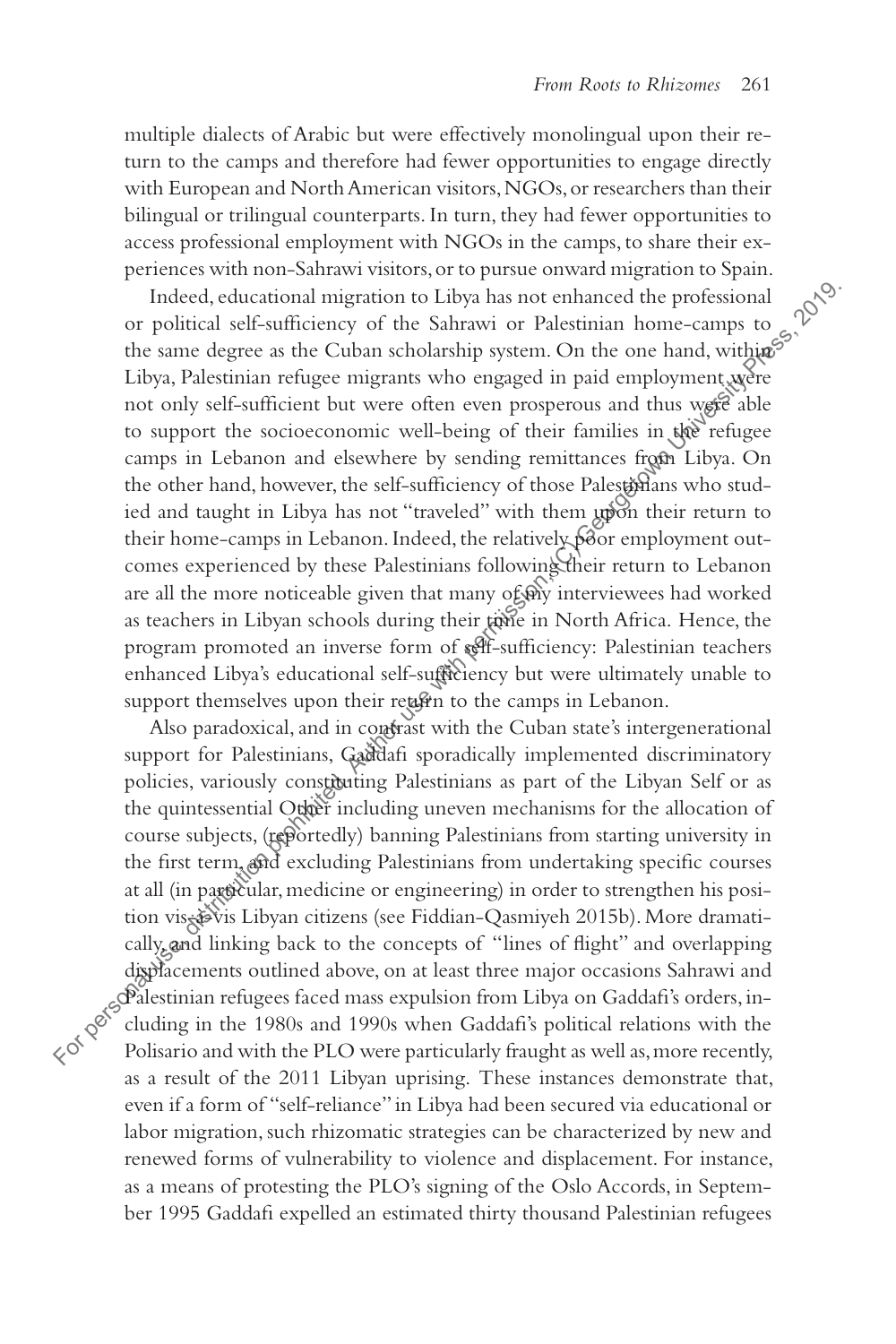from Libya. This was justified by Gaddafi as an effort to support the Palestinians, to "try to secure their return to Gaza and Jericho. If Israel would not let them in, while Egypt does not allow them to pass through its territories, then I shall set a great camp [Al-Awda Camp] for them on the Egyptian-Libyan borders [Salloum border]" (Gaddafi, quoted by Sirhan in *Al-Majdal* 2010, 46).<sup>13</sup> In this notable example, individuals, families, and communities were simultaneously forcibly displaced and rendered immobile in sacrifice for the greater good: to force "the" durable solution of Palestinian were simultaneously forcibly displaced and rendered immobile in sacrifice for the greater good: to force "the" durable solution of Palestinians' right to return to Palestine.

Subsequently, the outbreak of the 2011 Libyan war affected an estimated 100 Palestinian refugee scholarship holders and over 50,000–70,000 Palestinians who were working and studying in Libya at the time, as well as over 900 Sahrawi secondary- and tertiary-level students (Fiddian-Qasmiyeh 2015b). By the first week of March, the Palestinian ambassador in Tripoli announced that all 104 Palestinian refugee scholarship holders had been "evacuated" (Fiddian-Qasmiyeh 2015b), while the broader members of the Palestinian community in Libya experienced both mass-conflict-induced displacement and enforced immobility. Several thousand Palestinians were left "stranded" on the Libyan-Egyptian border, including at the Salloum crossing, where Gaddafi had created Al-Awda Camp in 1995. The eventual closure of Al-Awda Camp may have temporarily suppressed the "Palestinian" camp, a "shoot" that Gaddafi had forced to the surface of the Libyan-Egyptian border in the 1990s; however, a new line of flight in 2011 led to a camp's reeruption in the same place at another time. This re-eruption reconnected both the new border camp and the trace of Al-Awda Camp to an everevolving Palestinian rhizome that is constituted through a multiplication of (current, past, future) places and spaces. The camp(s) for Palestinian refugees on the Salloum border were clearly not "solutions" for the people displaced and forcibly emplaced by the conflict in that country; simultaneously, it is clear that the "erasure" or "closure" of a camp at a particular time does not mark ats end since traces remain, even as camps *in potentia*. were simultaneously forcibly displaced and rendered immobile in sacrifice<br>for the gracine good: to force "the" durable solution of Palestinians' right to<br>The return to Palestinian refugee scholarship holders and owe 5.0,0

In contrast, refugees' home-camps have often been conceptualized and positioned as points of origin to which Palestinians and Sahrawi could and should be returned from the conflict in Libya as a "solution" to their ongoing on March 5, 2011, the Sahrawi minister of education, Mariem Salek Hmada, asserted that "all the Sahrawi students in Libya, including girls, arrived safe and healthy in the Sahrawi refugee camps. . . .The students have been repatriated under good conditions and without incident" (El-Hafed 2011). The "repatriation" of Sahrawi children from Libya to the refugee camps in (and by) Algeria highlights the fact that camps are neither merely points of depar-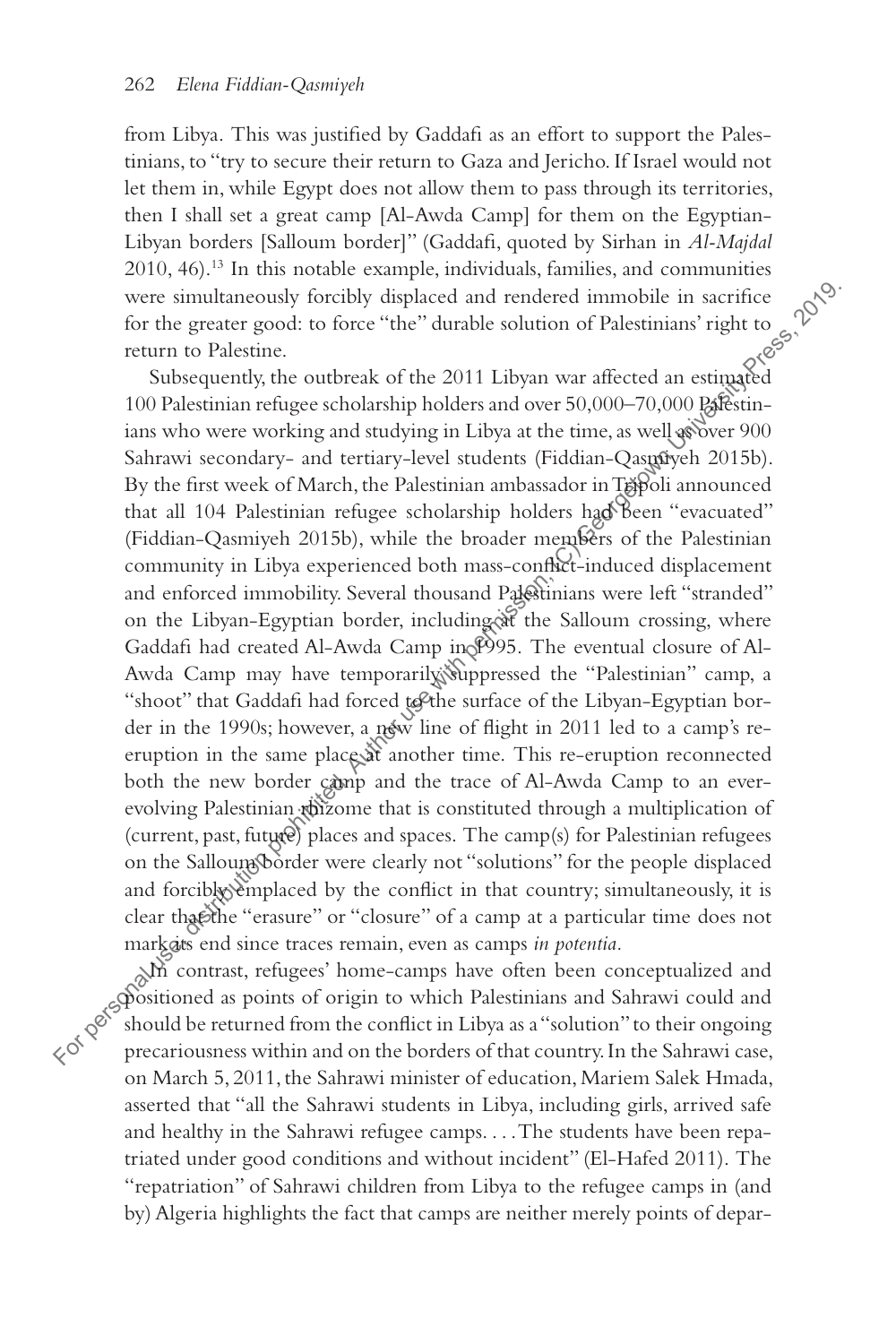ture in the Sahrawi rhizome nor places from which solutions must be sought; rather, the camps in Algeria have been positioned as the Sahrawi "home" and a point of "origin." Although return to the refugee camp-origin in such a context may well have been a "solution" for these Sahrawi adolescents, it was far from a durable solution as traditionally understood. Nonetheless, in the context of the collapse of the Libyan component of "the Sahrawi rhizome" and the Sahrawis' inability to return to the "original" *patria* (the Western Saharan homeland), such lines of flight to this "origin" demonstrate the rhizomatic nature of Sahrawi protracted displacement: rather than  $\bigcirc$  follow  $\mathscr{L}$ linear process (displacement–protraction–solution), Sahrawi refugees, like so many others, are always already in the middle of displacement, where the camp is simultaneously the space of refuge and of danger, a point of origin and of departure, neither fully one nor the other.<sup>14</sup> This experience of simultaneity has regularly been expressed by Palestinians during my ongoing research in North Lebanon's Baddawi refugee camp. Formerly based in besieged (and now destroyed) camps and cities such as Yarmouk in Damascus, these refugees repeatedly indicated that, in fleeing Syria to Lebanon, they "arrived in the camp" and just "passed through Lebanon" (see Fiddian-Qasmiyeh 2016a, 2016b, 2019). Having crossed the Syrian-Lebanese border, my interlocutors explained that they had traveled directly to and arrived in Baddawi camp, where "established" refugee-residents offered them shelter, food, and clothes.<sup>15</sup> Baddawi refugee camp was identified as their intended destination point from the very outset of their journey(s), through which they retraced the lines of movement and segmentation that constitute Palestinian refugees' rhizomatic maps from their "original" home-camps in Syria to "solutions" in other Palestinians' home-camps. zome" and the Sahrawis' imability to return to the "original" demonstrate the protracted the more of Sahrawi protracted displacement rather than follow  $\phi$ <br>finical monchands, anche in fight to this "origin" demonstrate t

Conclusion tion proper In this chapter I argue that Sahrawi and Palestinian refugees' educational migration to Cuba and Libya can be conceptualized as one of many rhizomatic strategies embodied and enacted by refugees who are "always and already" in the middle of displacement. As such, these scholarship programs are one dimension of an ever-changing rhizomatic map that Sahrawi and Palestintheir respective quests for national self-determination remain on the distant horizon.

These educational migration programs were intentionally designed with the expectation of maximizing refugees' self-sufficiency on individual, collective, and national levels, including by fomenting diverse professional opportunities for refugees' self-reliance in their home-camps. As the case studies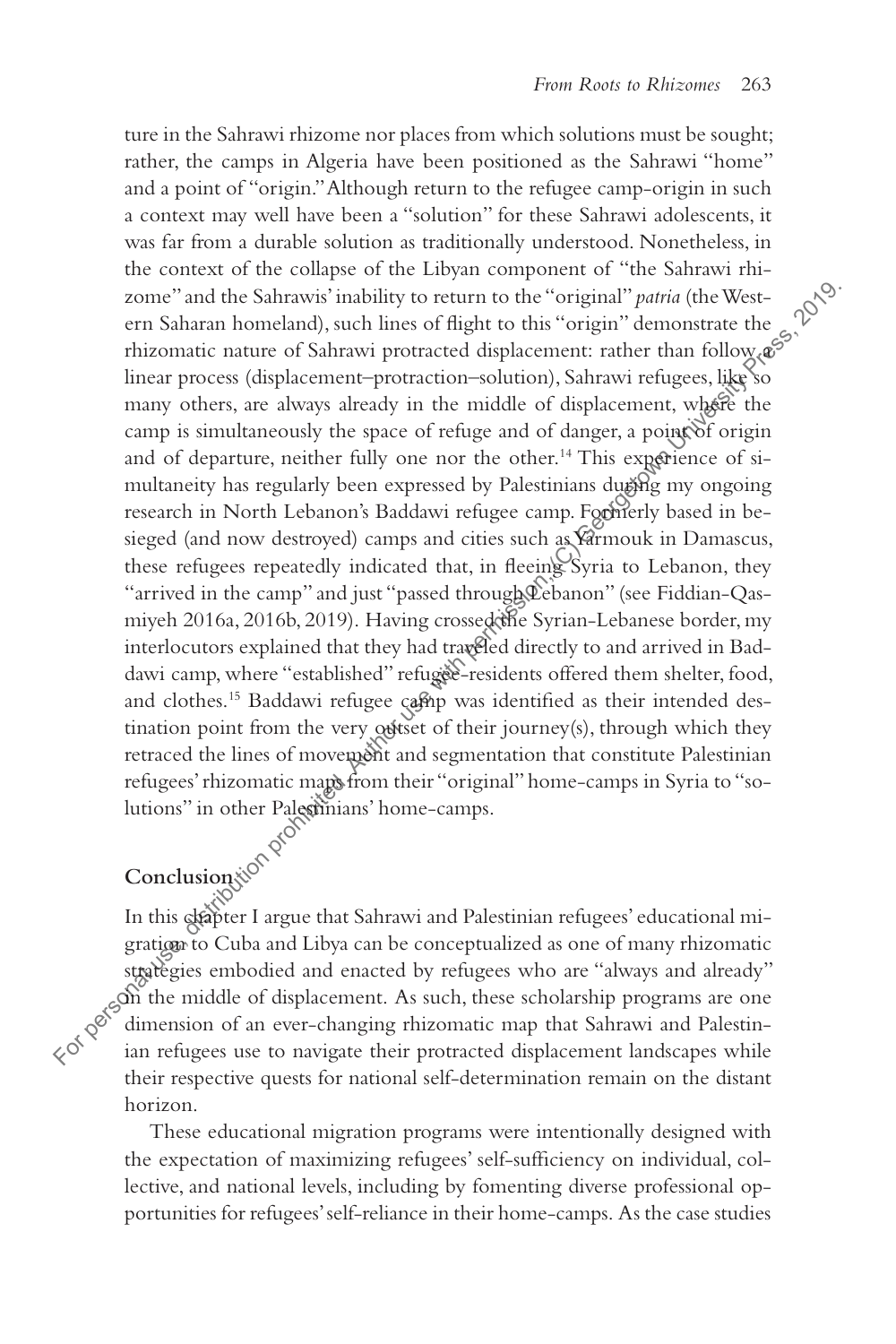explored above demonstrate, although rhizomatic strategies potentially constitute a form of temporally and spatially bounded "middling solution," such processes can and do also create new ruptures and shocks that are themselves constitutive of Sahrawi and Palestinian experiences of protracted displacement. In essence, whether living in protracted home-camps, studying in (un)welcoming host states, or experiencing overlapping and new processes of displacement resulting from new and ongoing conflicts, Sahrawi and Palestinian refugees draw on rhizomatic strategies to (re)trace multidirectional lines of flight as a means of managing—and trying to thrive within, across and beyond—constantly evolving disequilibrium.

I argue that a rhizomatic approach encourages us to identify and explore the ways in which refugees develop means both to stay alive and to develop meaningful lives for themselves and others through complex lines of movement across diverse spaces and places to which they are variously attached and yet from which their expulsion is always already imminent. While displacement is primarily a non-camp experience around the world, the Sahrawi and Palestinian cases explored here show that the experience of displacement often includes camps (past, present, and future) that serve as spaces of origin, departure, transit, and destination.

Furthermore, I suggest that, in precarious contexts, rhizomatic strategies can both provide the means for refugees to negotiate the uncertainties of life on individual, familial, and collective levels (i.e., within refugees' respective home-camps) and to support Other (or Self-Other) refugees who flee in search of safety (Fiddian-Qasmiyeh 2016a, 2016b). In this sense, Palestinian and Sahrawi refugees' eyer-changing rhizomatic maps provide and develop lines of movement through which refugees can or must develop forms of refugee-refugee solidarity in contexts of overlapping processes of displacement in shared spaces of dispossession, even when such rhizomatic strategies cannote and should not, be conceptualized as "durable solutions": the "return" or journey to the home-camp is a middling solution at best, and refugees always already embody a traveling fear of expulsion from different hame and host spaces alike.<br>  $\left(\sqrt{6}\right)^{\sqrt{6}}$  Notes of displacement resulting from new and ongoing conflicts, Sahrawi and Palestinian crises are on rhizonatic strategies to (re)<br>trace multidirectional complements are alternal uring to thrive within, a<br>regarding times of fl

#### **Notes**

1. On the hegemonic features of the refugee regime and related discourse, see Fiddian-Qasmiyeh (2015b, 1–4, 18, 82–89).

2. For critiques and counter readings of rhizoanalysis, see Gedalof (2000) and Navaro-Yashin (2009).

3. For a related discussion, see Fiddian-Qasmiyeh (2019).

4. Malkki's critique of the sedentarist bias/basis of the traditional durable solutions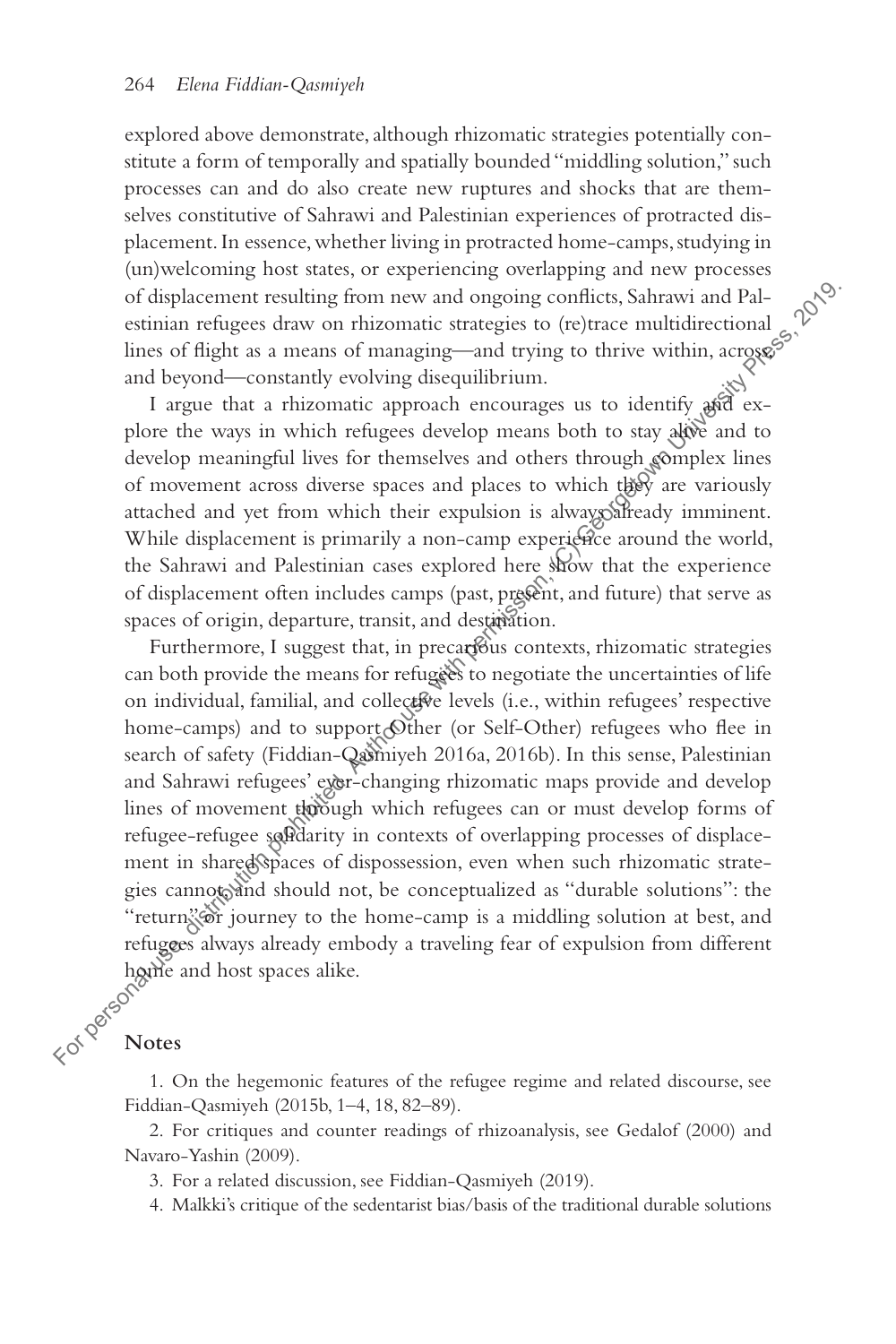through this mode of analysis has in turn itself been subject to counter critiques, with Kibreab (1999), for instance, arguing that Malkki reifies an artificial deterritorialization of refugees' identity; in his critique he thus highlights a range of empirical "facts" that demonstrate the various forms of attachment that refugees have to their country of origin. Nonetheless, Stepputat disagrees with Kibreab's critique precisely by drawing attention to the significance of Malkki's intervention on both empirical and theoretical grounds. He argues that the need to denaturalize the links that we take for granted is entirely consistent with the acknowledgment that "displacement and migration are often accompanied by the development of a strong notion of attachment  $\epsilon_2$ . to certain places or territories" (Stepputat 1999, 418). In her own words, Malkki $\mathcal{S}$ approach does "not deny the importance of place in the construction of identities" (Malkki 1992, 38). Indeed, what is essential is to "examine how power works through the organization and conceptualization of space and movement" (Stepputat 1999, 416), and a rhizomatic analysis requires us to "simultaneously challenge and redefine locatedness," not deny the significance of locatedness (Gedalof 2000). Frocal users are more of the coloring of Shape Content and the content of a strichy consistent with the acknowledgement that "displacement and migration are of the actomorphism by the development of a strong notion of att

5. In the Sahrawi context, these South-South programs shabled, or even required, children as young as six to leave their refugee camp homes to complete their primary-, secondary-, and tertiary-level studies in countries including Cuba and Libya but also Algeria, the former-USSR, Mexico, Syria, and Venezuela.

6. Accurate figures do not exist of the total number of Sahrawi or Palestinian students who have studied in Libya or Cuba (see Fiddian-Qasmiyeh 2015b). According to a Polisario representative who studied in Cuba, in 2003 there were "2,000 students in Libya, 3,000 in Algeria, and 1,400 in Cuba" (Coggan 2003). On the recruitment strategies underpinning the Sahrawi and Palestinian educational migration programs, see Fiddian-Qasmiyeh (2015b).

7. On the gendered dynamics of these educational-migration programs, see Fiddian-Qasmiyeh (2014, 2015b).

8. These families are the result of relationships that began in Cuba when (primarily male) Palestinian students married (primarily female) Cuban nationals during their studies.

9. Interview in Lebanon, 2014; cited in Fiddian-Qasmiyeh (2015b).

10. I use the term "eduscape" in line with the application of Appadurai's analytic of "-scapes" (which he applies to info-, techno-, finance-, media-, and ideo-scapes) within the context of transnational education studies. See Madge, Raghuram, and (w

11. Regarding access, Palestinians were exempted from visa requirements to enter and remain in Libya. On the benefits of these programs accrued by Libya, see Fiddian-Qasmiyeh (2015b).

12. On official and popular forms of "hostipitality" (following Derrida 2000a, 2000b), a term that recognizes that "hospitality inherently bears its own opposition, the ever-present possibility of hostility towards the Other who has, at one time, been welcomed at the threshold," see Fiddian-Qasmiyeh (2016b) and Fiddian-Qasmiyeh and Qasmiyeh (2016).

13. The name of the "great camp," Mukhayyam Al-Awda (the Return Camp)—